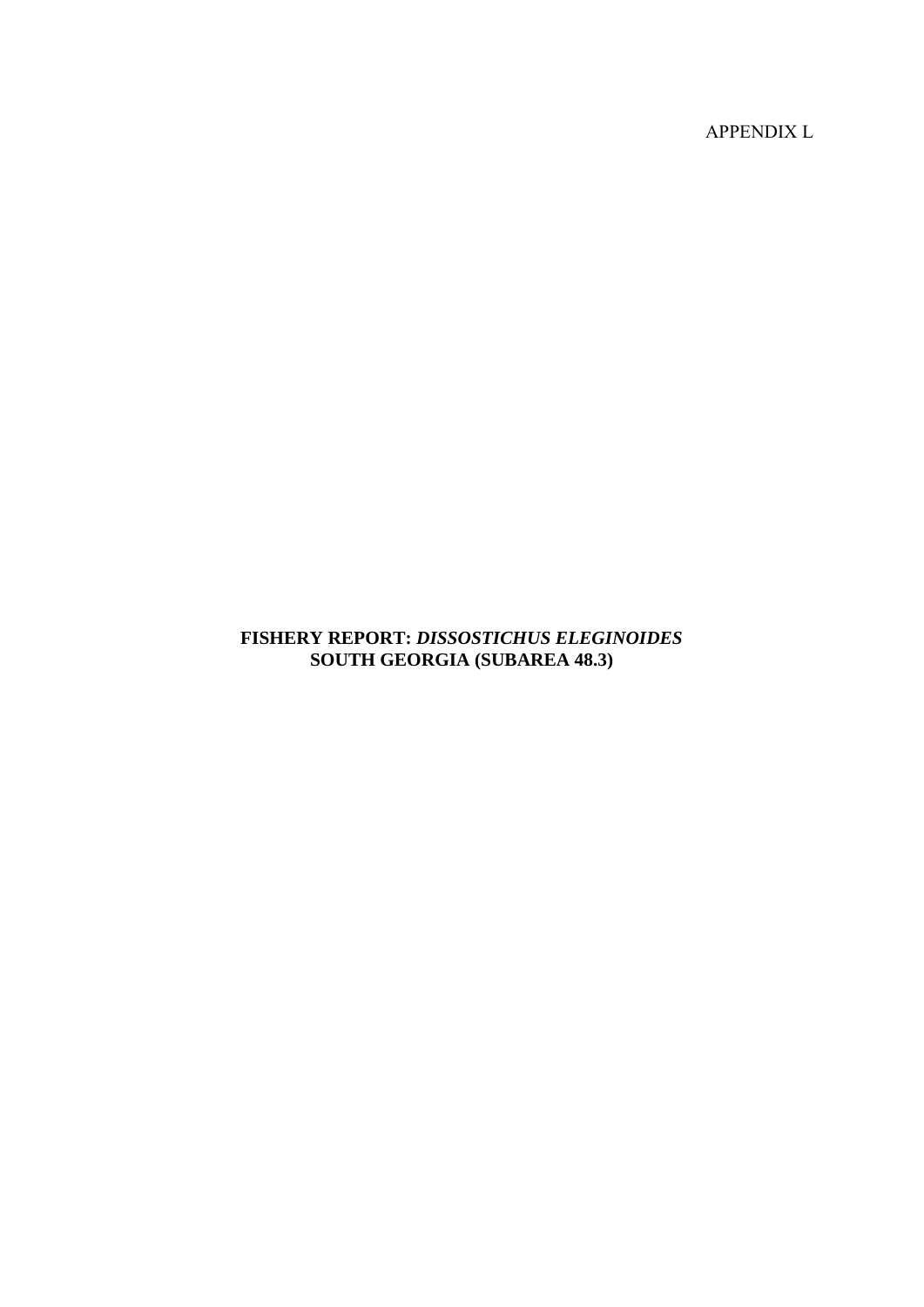# **CONTENTS**

|                                                                            | Page                                                                       |
|----------------------------------------------------------------------------|----------------------------------------------------------------------------|
|                                                                            | 1<br>$\mathbf{1}$<br>$\mathbf{1}$<br>3                                     |
|                                                                            | 4                                                                          |
|                                                                            | 4<br>$\overline{4}$<br>5<br>6<br>7                                         |
|                                                                            | 7<br>8<br>8<br>8<br>9<br>9<br>10<br>10<br>10<br>10<br>15<br>15<br>16<br>17 |
| 5.2 Assessments of impact on affected populations                          | 17<br>17<br>18<br>18                                                       |
| 6.2 Interactions involving marine mammals with longline fishing operations | 19<br>19<br>19                                                             |
|                                                                            | 20                                                                         |
|                                                                            | 20<br>20<br>21                                                             |
|                                                                            | 21                                                                         |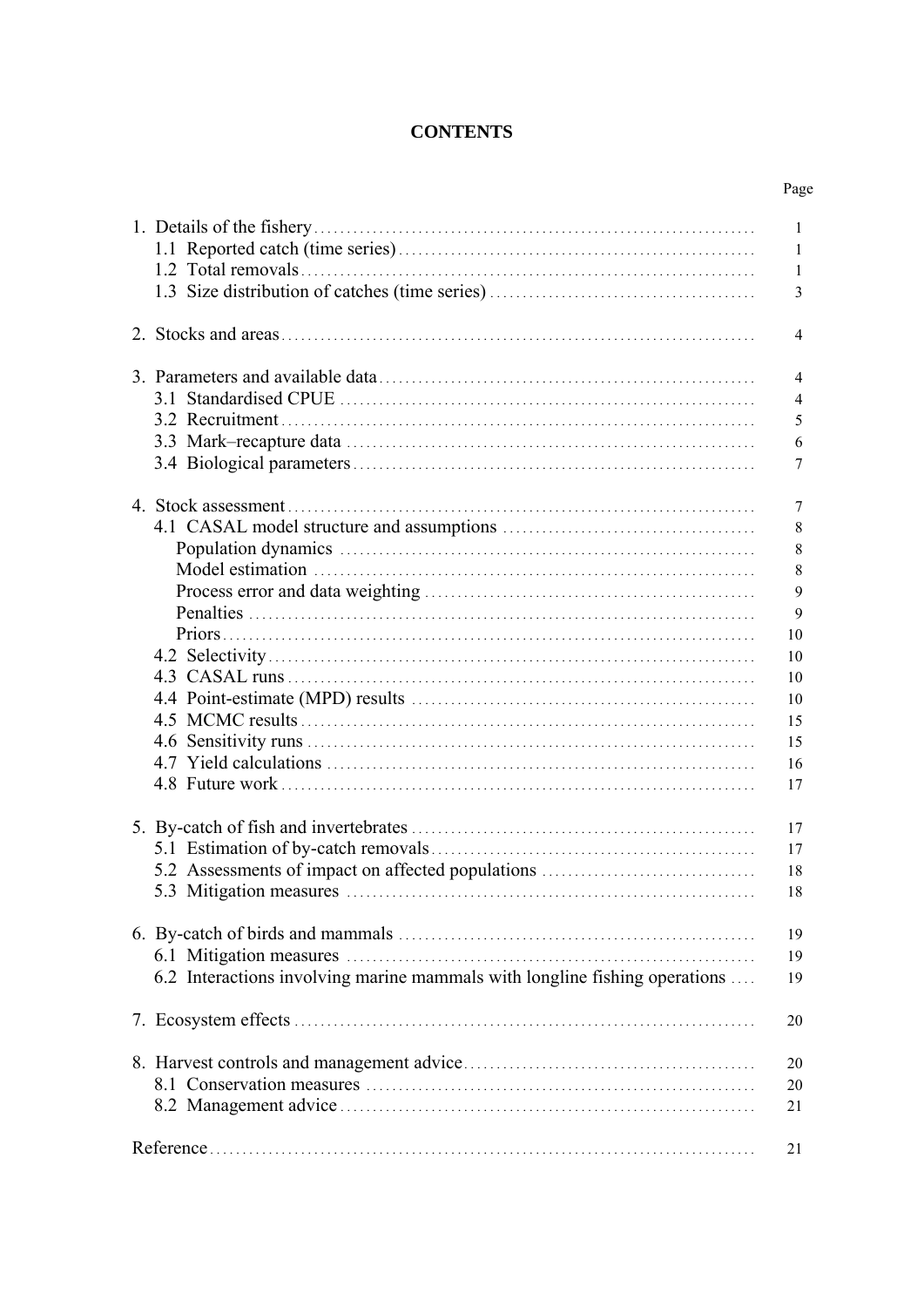### **FISHERY REPORT:** *DISSOSTICHUS ELEGINOIDES* **SOUTH GEORGIA (SUBAREA 48.3)**

### <span id="page-2-0"></span>**1. Details of the fishery**

#### **1.1 Reported catch (time series)**

 In 2004, the Commission agreed to subdivide Subarea 48.3 into one area containing the South Georgia–Shag Rocks (SGSR) stock and other areas, to the north and west, that do not include the SGSR stock. Within the SGSR area, the Commission defined three Management Areas (A, B and C) (Conservation Measure 41-02/A).



Figure 1: Definition of the SGSR stock area, with its three Management Areas A, B and C.

2. The catch limits in the 2008/09 season for Management Areas A, B and C were 0, 1 176 and 2 744 tonnes respectively, with an overall catch limit for SGSR of 3 920 tonnes. The total declared catch was 3 383 tonnes. Catches in Management Areas B and C were 1 183 tonnes and 2 201 tonnes respectively.

3. Most catch has been taken by longlines, but 66 tonnes were taken by pots in 2000/01, 24 tonnes in 2005/06 and 55 tonnes in 2007/08. These data are included in the total catch. With respect to the distribution of effort, previous reports have displayed the spread of the effort in the fishery over time. Current effort is spread evenly over the fished areas.

### **1.2 Total removals**

4. The catch series is shown in Table 1. There has been no evidence of IUU fishing in Subarea 48.3 since 2005/06.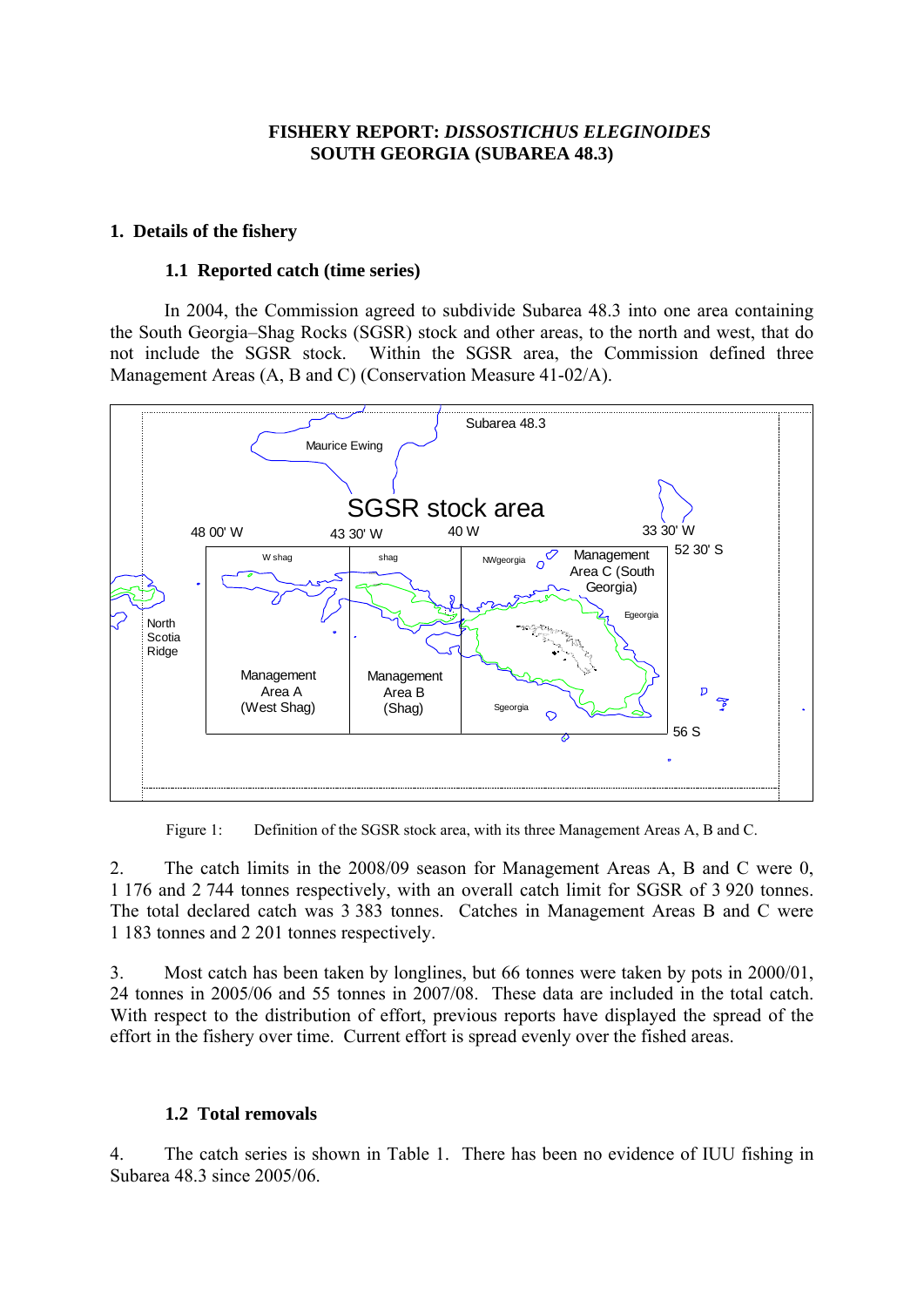| Table 1: | Catch history for <i>Dissostichus eleginoides</i> in Subarea 48.3. (Source: STATLANT |
|----------|--------------------------------------------------------------------------------------|
|          | data for past seasons, and catch and effort reports for current season, WG-FSA-09/5  |
|          | Rev. 1 and past reports for IUU catch.) SGSR: South Georgia–Shag Rocks stock;        |
|          | West: area outside the SGSR stock area.                                              |

| Season  |                         | Regulated fishery                |          | Estimated                    | Total removals (tonnes) |                  |         |  |
|---------|-------------------------|----------------------------------|----------|------------------------------|-------------------------|------------------|---------|--|
|         | Effort<br>(no. vessels) | D. eleginoides<br>catch (tonnes) |          | <b>IUU</b> catch<br>(tonnes) | <b>SGSR</b>             | West             | Subarea |  |
|         |                         | Limit                            | Reported |                              |                         |                  |         |  |
| 1984/85 | 1                       |                                  | 521      | $\boldsymbol{0}$             | 517                     | $\overline{4}$   | 521     |  |
| 1985/86 | 1                       |                                  | 733      | $\boldsymbol{0}$             | 733                     | $\boldsymbol{0}$ | 733     |  |
| 1986/87 | 1                       |                                  | 1954     | $\mathbf{0}$                 | 1954                    | $\boldsymbol{0}$ | 1954    |  |
| 1987/88 | $\overline{2}$          |                                  | 876      | $\theta$                     | 876                     | $\theta$         | 876     |  |
| 1988/89 | 3                       |                                  | 7060     | 144                          | 6963                    | 241              | 7204    |  |
| 1989/90 | $\overline{2}$          |                                  | 6785     | 437                          | 6838                    | 384              | 7222    |  |
| 1990/91 | 1                       | 2500                             | 1756     | 1775                         | 3531                    | $\theta$         | 3531    |  |
| 1991/92 | 23                      | 3500                             | 3809     | 3066                         | 6864                    | 11               | 6875    |  |
| 1992/93 | 18                      | 3350                             | 3020     | 4019                         | 7039                    | $\boldsymbol{0}$ | 7039    |  |
| 1993/94 | $\overline{4}$          | 1300                             | 658      | 4780                         | 5246                    | 191              | 5438    |  |
| 1994/95 | 13                      | 2800                             | 3371     | 1674                         | 4972                    | 73               | 5045    |  |
| 1995/96 | 13                      | 4000                             | 3602     | $\boldsymbol{0}$             | 3530                    | 72               | 3602    |  |
| 1996/97 | 10                      | 5000                             | 3812     | $\theta$                     | 3808                    | $\overline{4}$   | 3812    |  |
| 1997/98 | 9                       | 3300                             | 3201     | 146                          | 3347                    | $\boldsymbol{0}$ | 3347    |  |
| 1998/99 | 12                      | 3500                             | 3627     | 667                          | 4293                    | $\boldsymbol{0}$ | 4293    |  |
| 1999/00 | 17                      | 5310                             | 4904     | 1015                         | 5910                    | 9                | 5919    |  |
| 2000/01 | 18                      | 4500                             | 4047     | 196                          | 4232                    | 11               | 4243    |  |
| 2001/02 | 17                      | 5820                             | 5742     | 3                            | 5717                    | 29               | 5745    |  |
| 2002/03 | 19                      | 7810                             | 7528     | $\mathbf{0}$                 | 7510                    | 18               | 7528    |  |
| 2003/04 | 17                      | 4420                             | 4497     | $\theta$                     | 4460                    | 37               | 4497    |  |
| 2004/05 | 8                       | 3050                             | 3034     | 23                           | 3057                    | $\boldsymbol{0}$ | 3057    |  |
| 2005/06 | 11                      | 3556                             | 3535     | $\boldsymbol{0}$             | 3535                    | $\boldsymbol{0}$ | 3535    |  |
| 2006/07 | 11                      | 3554                             | 3539     | $\boldsymbol{0}$             | 3537                    | $\overline{2}$   | 3539    |  |
| 2007/08 | 12                      | 3920                             | 3864     | $\boldsymbol{0}$             | 3864                    | $\boldsymbol{0}$ | 3864    |  |
| 2008/09 | 11                      | 3920                             | 3383     | $\boldsymbol{0}$             | 3383                    | $\boldsymbol{0}$ | 3383    |  |

5. WG-FSA-09/16 presented an analysis of cetacean depredation on longlines. Adding the fish taken by cetaceans to the total catches would increase them by the following percentages over the reported figures for that year: 2.9%, 2.6%, 5.8%, 4.9%, 2.0%, 0.9% and 2.6%. Assumptions were made about cetacean depredation in earlier years: 0% up to 1990, 1% for 1991–1995, 2% for 1996–1999, 3% for 2000–2002. The resultant catch series is shown in Table 2.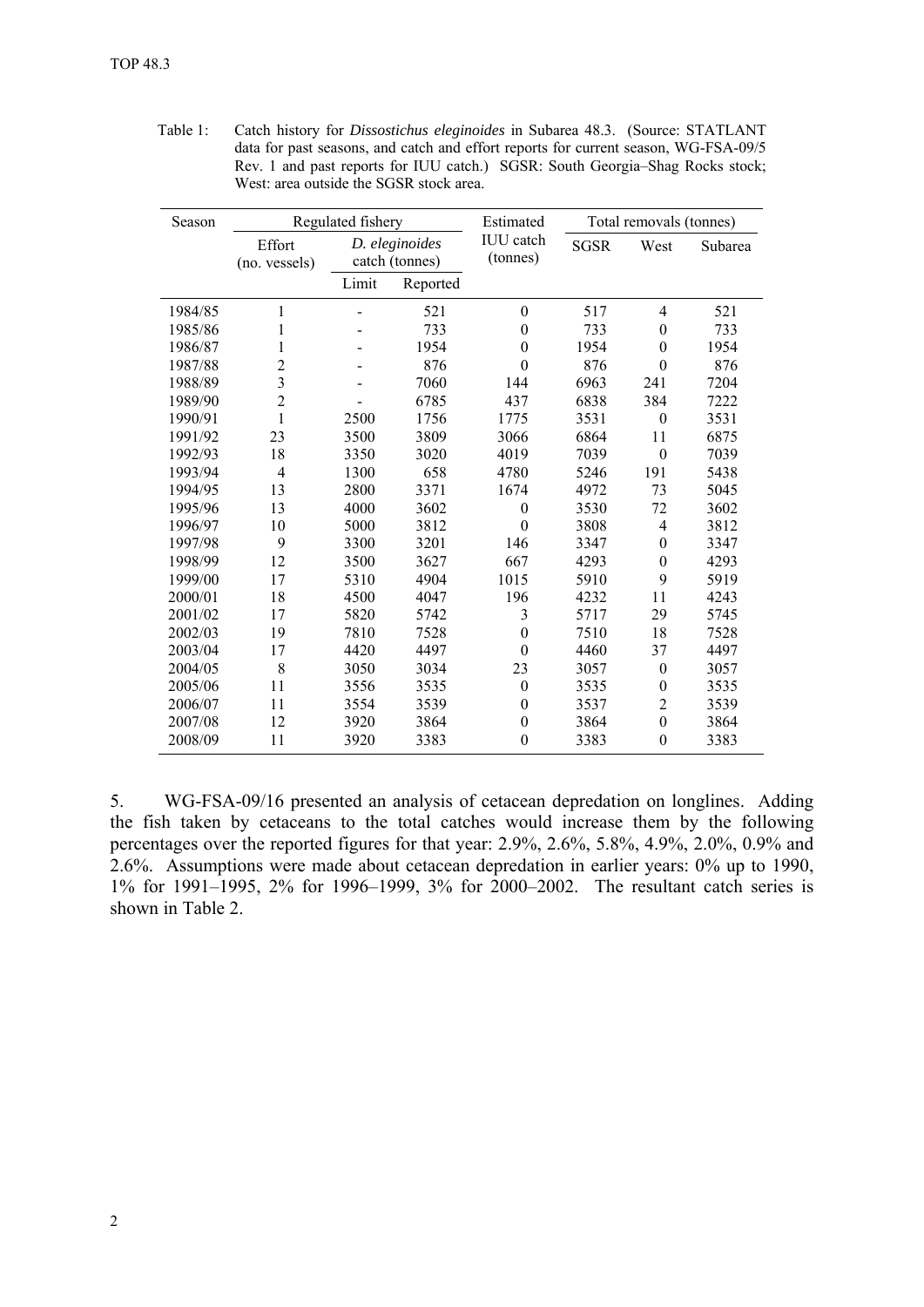| Year | Total removals | Year | Total removals |
|------|----------------|------|----------------|
| 1985 | 517            | 1998 | 3410           |
| 1986 | 732            | 1999 | 4387           |
| 1987 | 1954           | 2000 | 6087           |
| 1988 | 876            | 2001 | 4358           |
| 1989 | 6962           | 2002 | 5887           |
| 1990 | 6828           | 2003 | 7727           |
| 1991 | 3566           | 2004 | 4576           |
| 1992 | 6933           | 2005 | 3239           |
| 1993 | 7109           | 2006 | 3709           |
| 1994 | 5297           | 2007 | 3606           |
| 1995 | 5021           | 2008 | 3892           |
| 1996 | 3607           | 2009 | 3503           |
| 1997 | 3888           |      |                |

<span id="page-4-0"></span>Table 2: Total removals taking into account cetacean depredation.

# **1.3 Size distribution of catches (time series)**

6. Catch-weighted length frequencies for *D. eleginoides* from 1984/85 to 2008/09 are shown in Figure 2.



Weighted Frequency (proportion of the catch)



Weighted Frequency (proportion of the catch)

Figure 2: Catch-weighted length frequencies for *Dissostichus eleginoides* in Subarea 48.3 for the early time series (1984/85 to 1996/97) and later time series (1996/97 to present). (Source: observer, fine-scale and STATLANT data)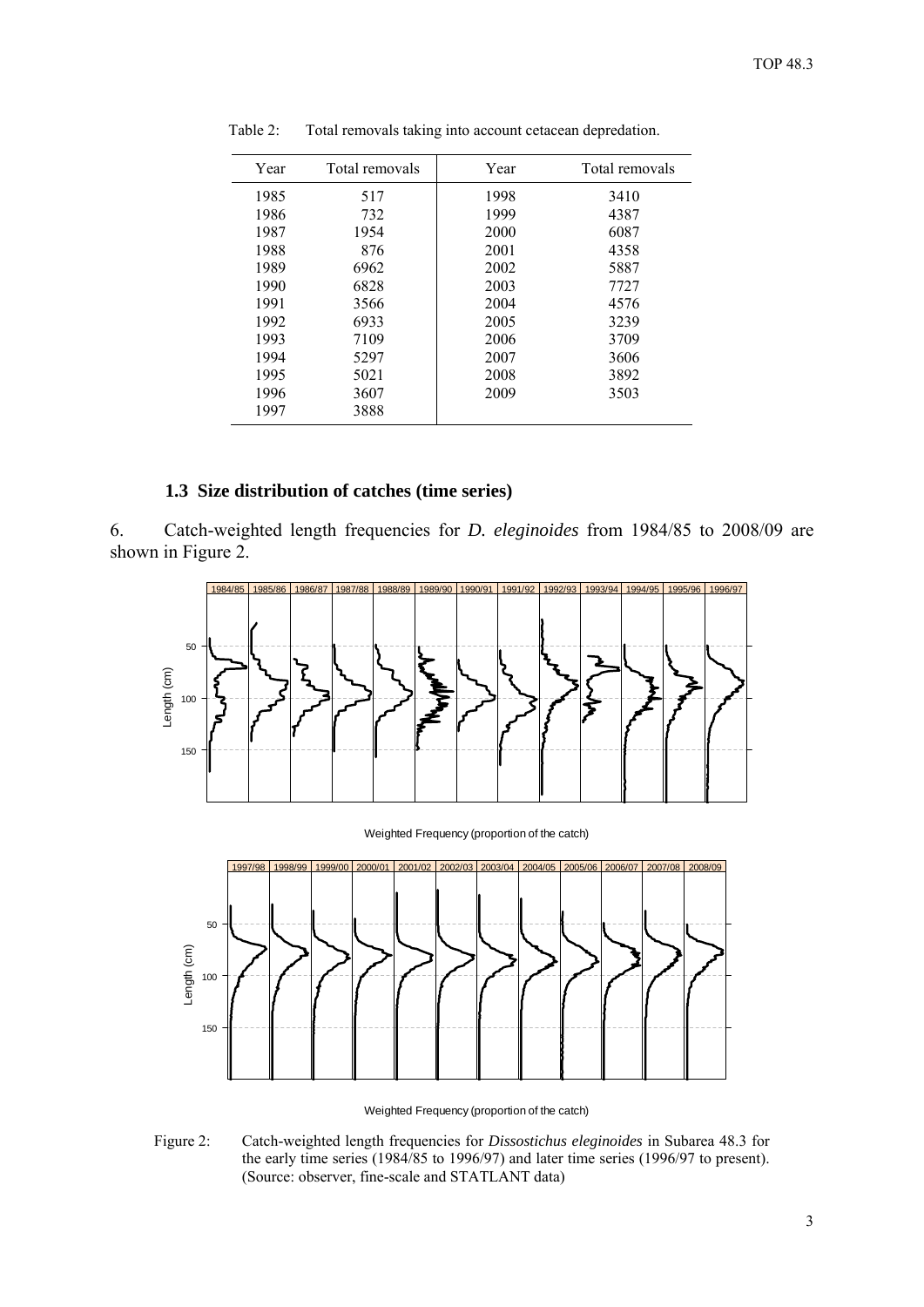<span id="page-5-0"></span>7. The age distribution of catches has been determined by simple random sampling of fish in the catch for all years since 1998 (Table 3; WG-FSA-09/28 Rev. 1).

| Year | Sample size for age determination |
|------|-----------------------------------|
| 1998 | 250                               |
| 1999 | 259                               |
| 2000 | 298                               |
| 2001 | 467                               |
| 2002 | 200                               |
| 2003 | 200                               |
| 2004 | 418                               |
| 2005 | 251                               |
| 2006 | 250                               |
| 2007 | 250                               |
| 2008 | 249                               |
| 2009 | 262                               |

Table 3: Sample size for age determination of fish caught in Subarea 48.3.

# **2. Stocks and areas**

8. It has been demonstrated that there is genetic separation of those fish present in Subarea 48.3 from those found on the Patagonian Shelf (FAO Area 41). The SGSR stock, occurring within Management Areas A, B and C (Figure 1), is genetically separate from fish taken in the extreme north and west of Subarea 48.3.

9. All assessments consider only the SGSR stock.

# **3. Parameters and available data**

### **3.1 Standardised CPUE**

10. The GLM (catch weight as the response variable; season, nationality, depth class and month as effects) standardised CPUE analysis was updated only for the later part of the fishery, so as to be coincident with the CASAL model structure. An additional GLM, utilising only sets where cetaceans were not present, was run for the years in which data on cetacean interactions is available (see WG-FSA-09/16). Figure 3 shows that CPUE has continued to decline in recent years.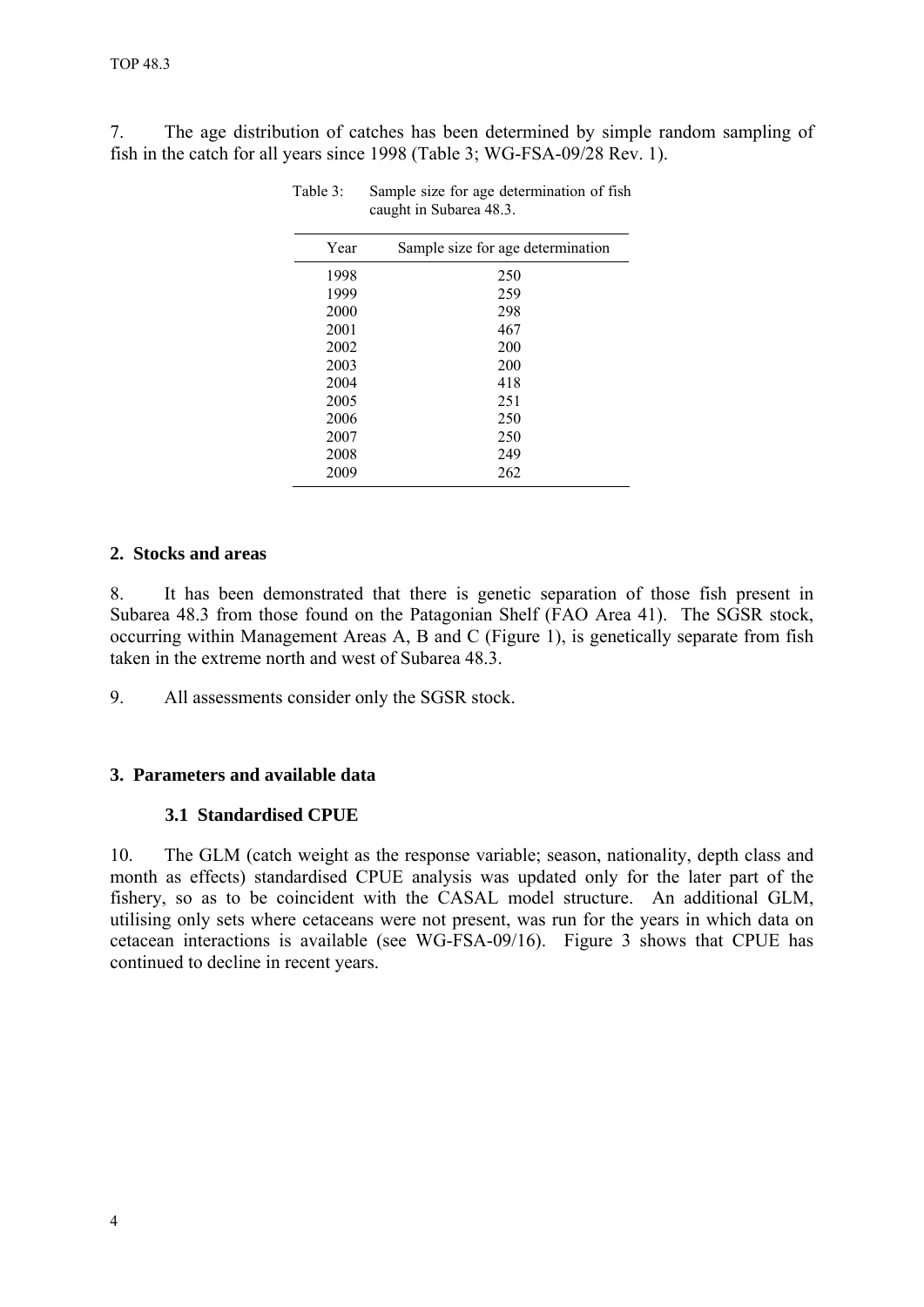<span id="page-6-0"></span>

Figure 3: Standardised longline CPUE by fishing season for Subarea 48.3 calculated using a GLM fitted only to the second period in the fishery development, which is consistent with the CASAL model structure (see below). Dotted line uses all the data from the fishery, solid line uses only data from hauls which had no cetacean interaction.

#### **3.2 Recruitment**

11. Estimates of juvenile toothfish abundance, and length density, are available from a number of surveys in shallow water (<400 m) around Shag Rocks, which is the primary juvenile area in Subarea 48.3 (Table 4). A single strong (2001) cohort has been observed in the survey, starting at 30 cm long in 2004 (Table 5).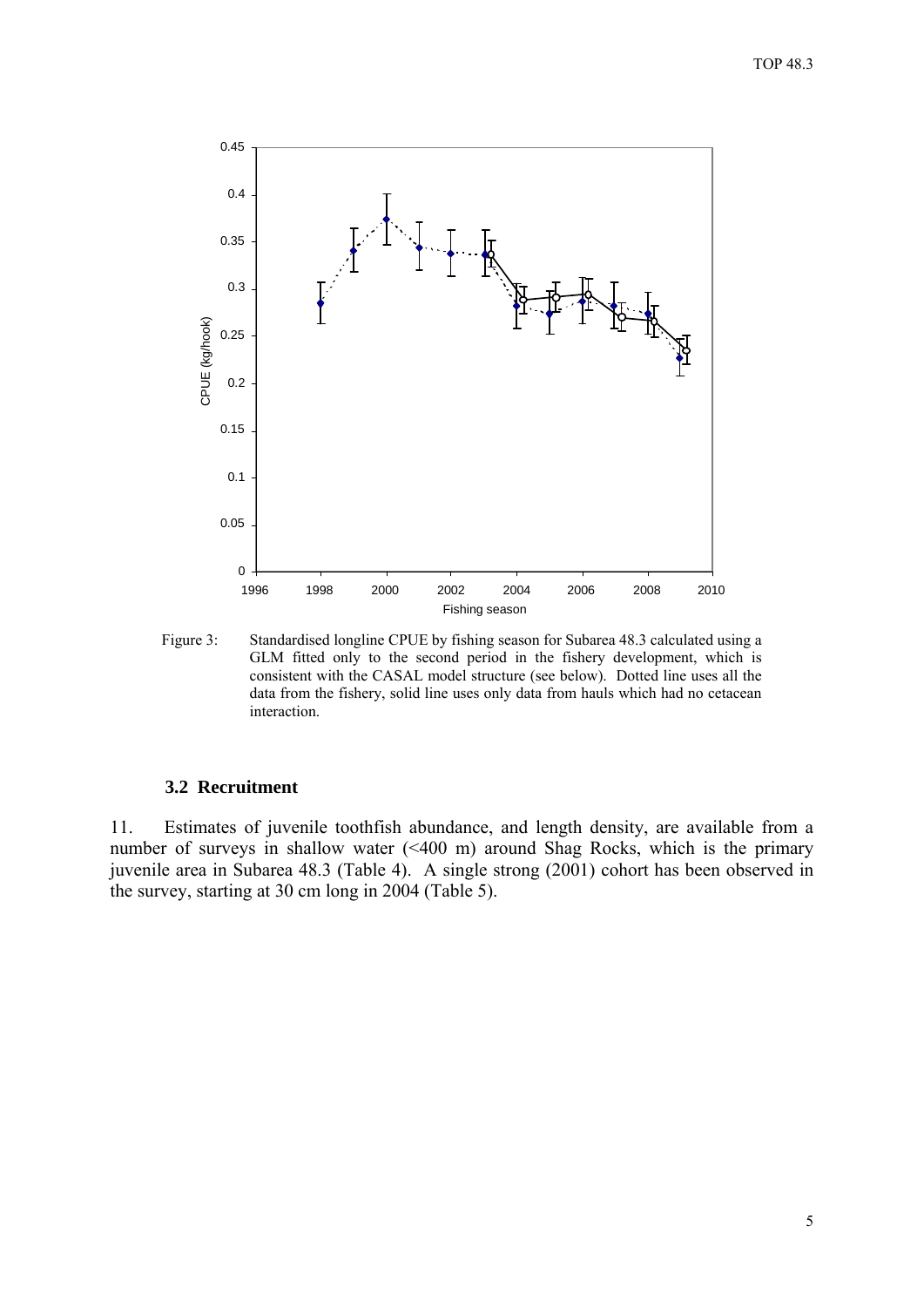| Survey year | Average<br>numbers/ $km^2$ | <b>Bootstrap</b><br>CV |
|-------------|----------------------------|------------------------|
| 1987        | 301.8                      | 0.302                  |
| 1988        | 727.3                      | 0.680                  |
| 1990        | 5142.6                     | 0.567                  |
| 1991        | 771.5                      | 0.353                  |
| 1992        | 1379.8                     | 0.359                  |
| 1994        | 1467.5                     | 0.506                  |
| 2000        | 502.5                      | 0.452                  |
| 2002        | 758.2                      | 0.362                  |
| 2004        | 323.3                      | 0.407                  |
| 2005        | 410.2                      | 0.351                  |
| 2006        | 392.9                      | 0.393                  |
| 2007        | 15.4                       | 0.578                  |
| 2008        | 79.8                       | 0.433                  |

<span id="page-7-0"></span>Table 4: Average density and bootstrap CV estimates for juvenile toothfish caught in the groundfish survey hauls shallower than 400 m around Shag Rocks.

Table 5: Proportions-at-length of juvenile toothfish caught in the groundfish survey hauls shallower than 400 m around Shag Rocks.

| Year | Length $(cm)$ |      |      |      |      |      |      |      |      |      |      |      |      |
|------|---------------|------|------|------|------|------|------|------|------|------|------|------|------|
|      | 10            | 15   | 20   | 25   | 30   | 35   | 40   | 45   | 50   | 55   | 60   | 65   | 70   |
| 1987 | 0.01          | 0.05 | 0.02 | 0.08 | 0.03 | 0.52 | 0.22 | 0.07 | 0.01 | 0.00 | 0.00 | 0.00 | 0.00 |
| 1988 | 0.05          | 0.41 | 0.09 | 0.32 | 0.04 | 0.01 | 0.02 | 0.02 | 0.01 | 0.02 | 0.01 | 0.00 | 0.00 |
| 1990 | 0.00          | 0.06 | 0.38 | 0.12 | 0.12 | 0.01 | 0.03 | 0.14 | 0.01 | 0.12 | 0.01 | 0.00 | 0.00 |
| 1991 | 0.01          | 0.11 | 0.01 | 0.12 | 0.61 | 0.10 | 0.01 | 0.00 | 0.01 | 0.00 | 0.01 | 0.00 | 0.00 |
| 1992 | 0.00          | 0.00 | 0.01 | 0.06 | 0.03 | 0.40 | 0.48 | 0.03 | 0.00 | 0.00 | 0.00 | 0.00 | 0.00 |
| 1994 | 0.00          | 0.42 | 0.25 | 0.13 | 0.06 | 0.03 | 0.05 | 0.03 | 0.02 | 0.01 | 0.00 | 0.00 | 0.00 |
| 2000 | 0.00          | 0.22 | 0.04 | 0.05 | 0.36 | 0.10 | 0.20 | 0.02 | 0.00 | 0.00 | 0.00 | 0.00 | 0.00 |
| 2002 | 0.00          | 0.00 | 0.01 | 0.09 | 0.51 | 0.13 | 0.13 | 0.05 | 0.04 | 0.03 | 0.01 | 0.00 | 0.00 |
| 2004 | 0.00          | 0.00 | 0.00 | 0.02 | 0.61 | 0.21 | 0.02 | 0.10 | 0.03 | 0.00 | 0.00 | 0.00 | 0.00 |
| 2005 | 0.00          | 0.00 | 0.00 | 0.00 | 0.01 | 0.21 | 0.64 | 0.10 | 0.02 | 0.02 | 0.00 | 0.00 | 0.00 |
| 2006 | 0.00          | 0.00 | 0.00 | 0.02 | 0.09 | 0.03 | 0.05 | 0.51 | 0.27 | 0.01 | 0.01 | 0.00 | 0.00 |
| 2007 | 0.00          | 0.00 | 0.00 | 0.00 | 0.00 | 0.00 | 0.16 | 0.27 | 0.08 | 0.39 | 0.11 | 0.00 | 0.00 |
| 2008 | 0.04          | 0.00 | 0.00 | 0.00 | 0.00 | 0.00 | 0.01 | 0.08 | 0.12 | 0.08 | 0.36 | 0.21 | 0.09 |

#### **3.3 Mark–recapture data**

12. In total, 25 842 fish have been tagged in Subarea 48.3 since the program started in 2000 (Table 6). Tagging effort, fishing effort and recaptures have been well distributed over the whole of the fishable grounds in Subarea 48.3 since 2004.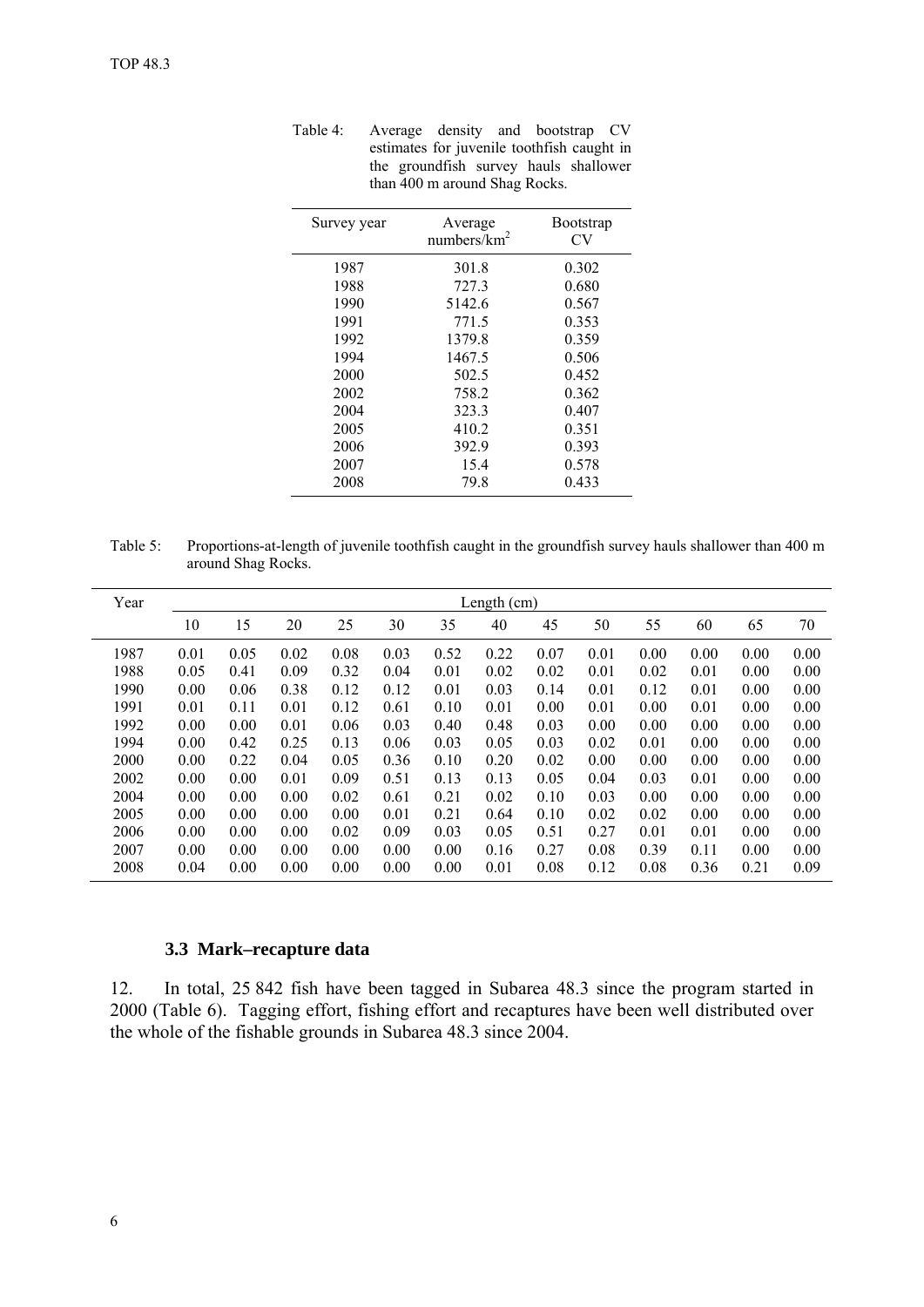|         |                | --- 0- |      |      | ∽г   |                | 5    |      |      | ----o---- |
|---------|----------------|--------|------|------|------|----------------|------|------|------|-----------|
| Release | <b>Numbers</b> |        |      |      |      | Recapture year |      |      |      |           |
| year    | released       | 2001   | 2002 | 2003 | 2004 | 2005           | 2006 | 2007 | 2008 | 2009      |
| 2000    | 134            |        |      | 3    |      | 2              |      |      |      | 2         |
| 2001    | 346            |        | 29   | 38   | 14   | 4              | 10   | 6    | 6    | 8         |
| 2002    | 397            |        |      | 42   | 8    | 16             | 15   | 10   | 9    | 4         |
| 2003    | 450            |        |      |      | 27   | 18             | 17   | 13   | 13   | 6         |
| 2004    | 3181           |        |      |      |      | 100            | 131  | 115  | 110  | 52        |
| 2005    | 3925           |        |      |      |      |                | 193  | 152  | 147  | 116       |
| 2006    | 4803           |        |      |      |      |                |      | 228  | 201  | 137       |
| 2007    | 4603           |        |      |      |      |                |      |      | 241  | 167       |
| 2008    | 4509           |        |      |      |      |                |      |      |      | 228       |
| 2009    | 3282           |        |      |      |      |                |      |      |      |           |

<span id="page-8-0"></span>Table 6: Tagging results from Subarea 48.3. Tags released and recaptured in the same season are not included in this table. These data are used as an input to the CASAL model, and therefore also exclude tags released on research cruises and recaptures of animals greater than 110 cm in length.

### **3.4 Biological parameters**

13. WG-SAM-09/13 reported the results of a re-estimation of the growth parameters for toothfish in Subarea 48.3. Immediate tagging survivorship was also re-estimated in the paper, applied as a vector to adjust the number of tags effectively released (see WG-SAM-09/13 for details). Lognormal recruitment SD was estimated from the CASAL assessment. Other biological parameters were the same as those used in the 2007 assessment.

| Component                             | Parameter       | Value    | Component                               | Parameter | Value                                                      |
|---------------------------------------|-----------------|----------|-----------------------------------------|-----------|------------------------------------------------------------|
| Natural mortality                     | M               | 0.13     | Tag-related growth<br>retardation       |           | 0.75                                                       |
| <b>VBGF</b>                           | K               | 0.08     | Single tag loss rate                    |           | 0.06                                                       |
| <b>VBGF</b>                           | $t_0$           | $-0.3$   | Immediate tagging<br>survivorship       |           | Applied as a vector to<br>length-based tag-release<br>data |
| <b>VBGF</b>                           | $L_{\infty}$    | 132      | Tag probability of<br>detection         |           |                                                            |
| Length-to-mass                        | a (mm to tonne) | $2.5e-9$ |                                         |           |                                                            |
| Length-to-mass                        | h               | 2.8      | Stock-recruit<br>relationship steepness | h         | 0.75                                                       |
| Maturity range:<br>0 to full maturity |                 | $1 - 23$ | Lognormal<br>recruitment SD             |           | Estimated, see section 4.7                                 |

Table 7: Biological parameter values for *Dissostichus eleginoides* in Subarea 48.3.

#### **4. Stock assessment**

14. WG-FSA-09/28 presented an updated assessment of *D. eleginoides* in Subarea 48.3. The major changes to the model were that survey data were included, and that the catch-atlength proportions used in the 2007 assessment were replaced by catch-at-age proportions derived from direct random sampling of fish from the fishery. WG-FSA noted that WG-SAM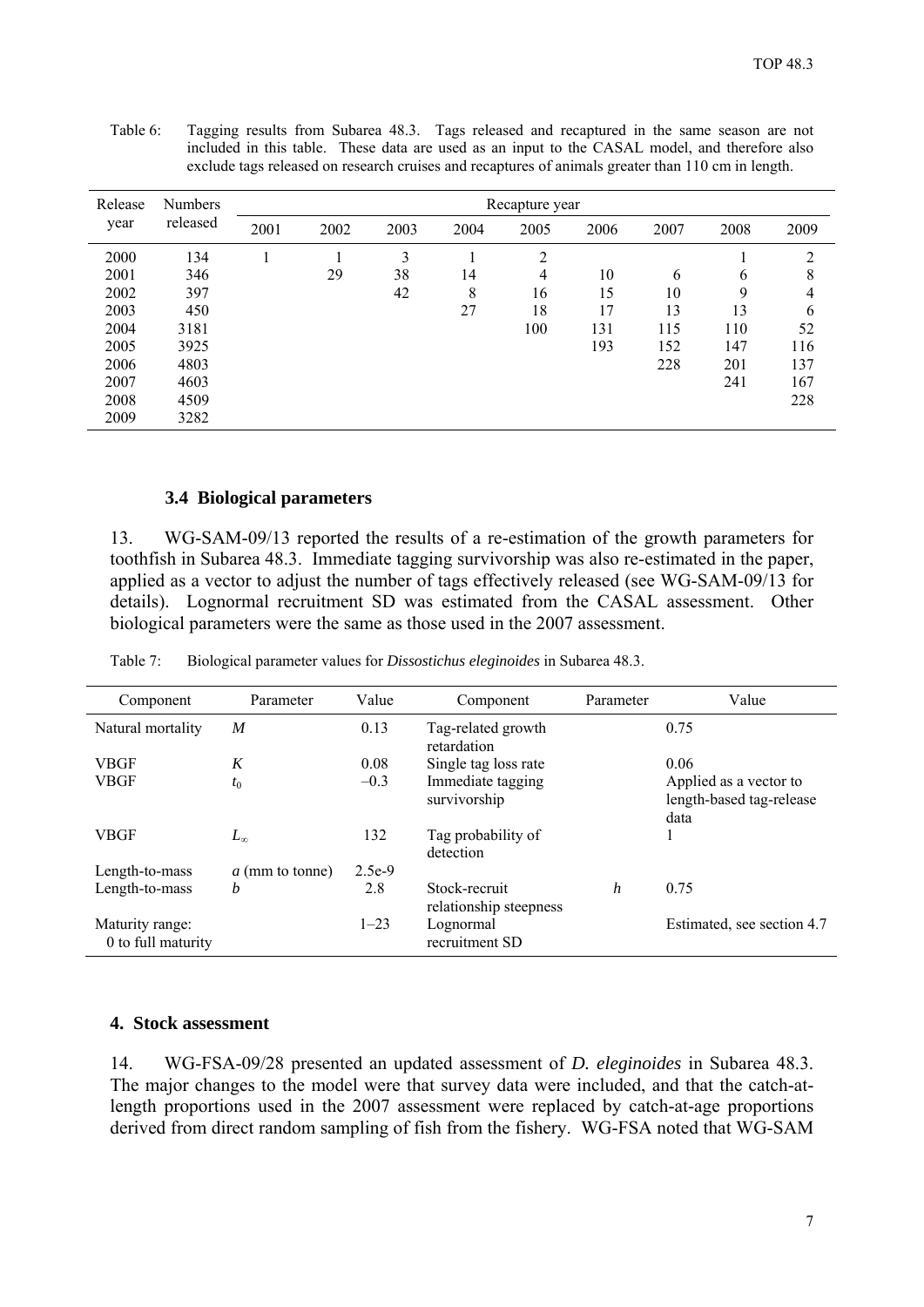<span id="page-9-0"></span>had considered an earlier version of this model (WG-SAM-09/13) and results of the additional work requested by WG-FSA in 2007 (SC-CAMLR-XXVI, Annex 5, paragraph 5.115 and Appendix J, paragraph 43).

15. The Working Group agreed that this model provided a good overall fit to the data, and should be used as the basis for the assessment. Model input files and runs were validated by the Secretariat and the Working Group.

# **4.1 CASAL model structure and assumptions**

### Population dynamics

16. The CASAL population model used in the assessment of toothfish in Subarea 48.3 was a combined-sex, single-area, three-season model. The annual cycle was defined as follows: the first season (1 December to 31 April) is where only recruitment (at the start) and natural mortality occurs; the second season, ranging from the beginning of May to the end of August, includes both natural mortality and fishing and contains the spawning period – half the mortality in that particular season being accounted for before spawning occurs; the final season runs from the beginning of September to the end of November, thus completing the annual cycle, with only natural mortality occurring. It was assumed throughout that the proportions of natural mortality and growth that occurred within each season were equal to that season's length as a proportion of a year. The models were run over the years 1985 to 2009, with an initial unexploited equilibrium age structure, and with a Beverton-Holt stockrecruit relationship with fixed steepness.

### Model estimation

- 17. The following data were used in the model estimation:
	- GLM standardised CPUE for all data, 1998–2002, treated as a relative index of abundance;
	- GLM standardised CPUE for hauls without cetacean interactions, 2002–2009, treated as a relative index of abundance;
	- proportional catches-at-length for the early fishery 1988–1997;
	- proportional catches-at-age for the later fishery 1998–2009;
	- survey density of juvenile fish at Shag Rocks, treated as a relative index of abundance;
	- survey proportional density-at-length for juvenile fish (Table 5 above);
	- tag-recaptures-at-length from tagging events in 2003–2008 and tag-recapture events in 2006–2009.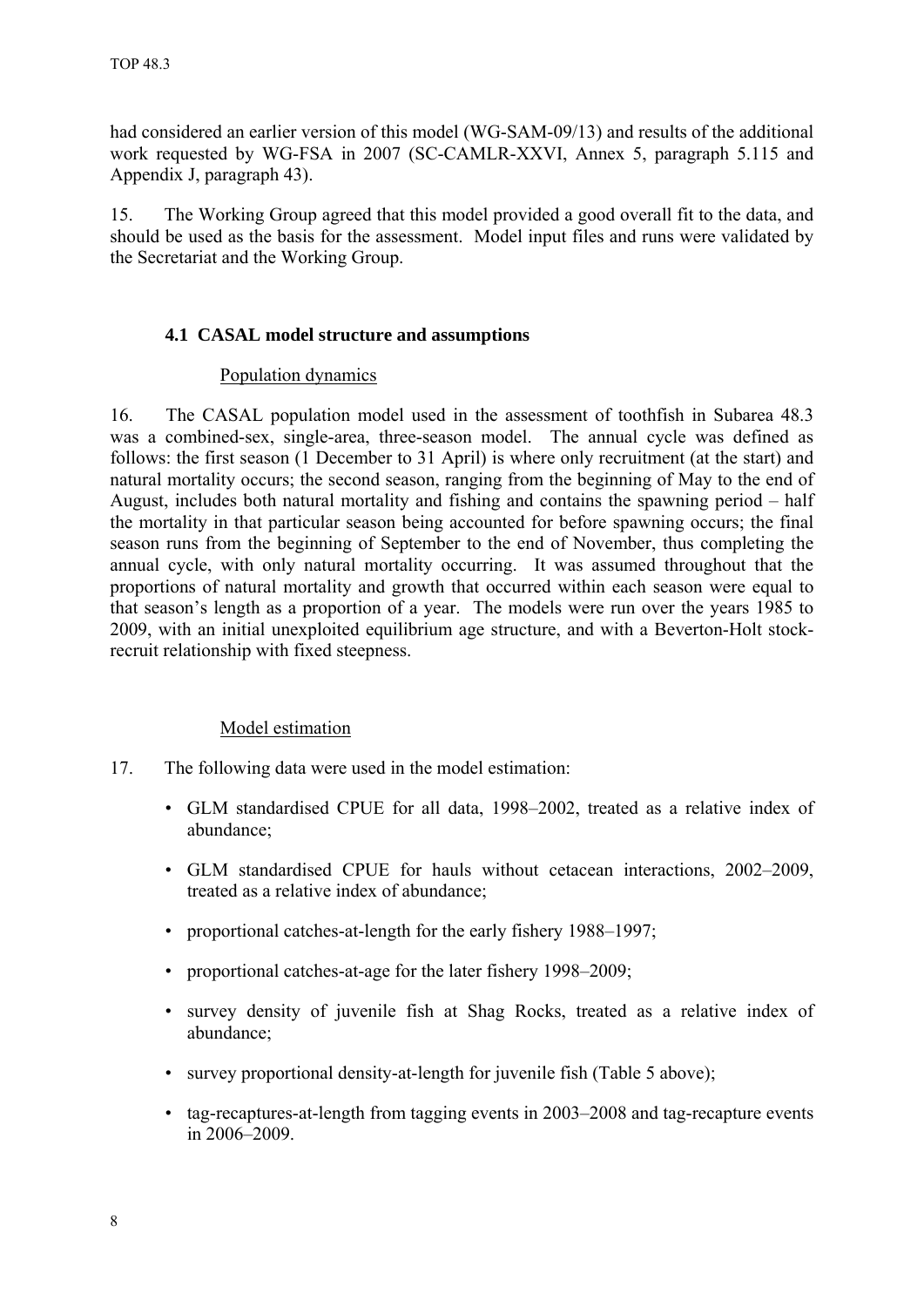<span id="page-10-0"></span>18. Relative indices of abundance were assumed to be lognormally distributed about the model-predicted vulnerable biomass, for CPUE halfway through the fishing season and for survey abundance in the first quarter of the year, via a constant catchability *q*.

19. Within-season recapture events were eliminated from the tagging data. Initial taginduced mortality was used to adjust the number of released tags prior to adding them to the model, according to the following vector (determined during the tag survivorship experiment; Agnew et al., 2006):

| Lower length bin<br>(cm) | Survivorship<br>proportion |
|--------------------------|----------------------------|
| 40                       | 1                          |
| 50                       | 0.95                       |
| 60                       | 0.95                       |
| 70                       | 0.95                       |
| 80                       | 0.9                        |
| 90                       | 0.85                       |
| 100                      | 0.83                       |
| 110                      | 0.83                       |

Table 8: Tagging instantaneous survivorship.

20. Exploratory runs and sensitivity analyses were run using a point estimate Bayesian analysis (MPD: maximum posterior density). MCMC samples were obtained by first running the sampler for a 'burn-in' period of 100 000 iterations, and a further 1 000 000 iterations of the sampler were obtained, which were then thinned by a factor of 1 000, to yield a parameter sample of length 1 000. Chain behaviour was good.

#### Process error and data weighting

21. As well as process error being estimated for the CPUE observations, the appropriate effective sample sizes to be used to weight the length-frequency data were investigated. For both sets of observations, standard formulae were used to estimate these quantities after an initial MPD run of the model with the original sample sizes/dispersion values. The actual effective sample sizes/dispersion values predicted by the model's fit to the relevant dataset were then adopted, and a secondary MPD run was performed. Levels of over-dispersion in the tag data were assumed to be similar to the 2007 assessment, and a value of 2 was used.

#### Penalties

22. Two types of penalties were included within the model. First, a penalty on the catch constrained the estimated harvest rate in any year from exceeding a specified maximum, set at 0.999 (see the *U\_max* parameter in the fishery definition in the population.csl file) in the CASAL assessment models. Second, a tagging penalty discouraged population estimates that were too low to allow the correct number of fish to be tagged.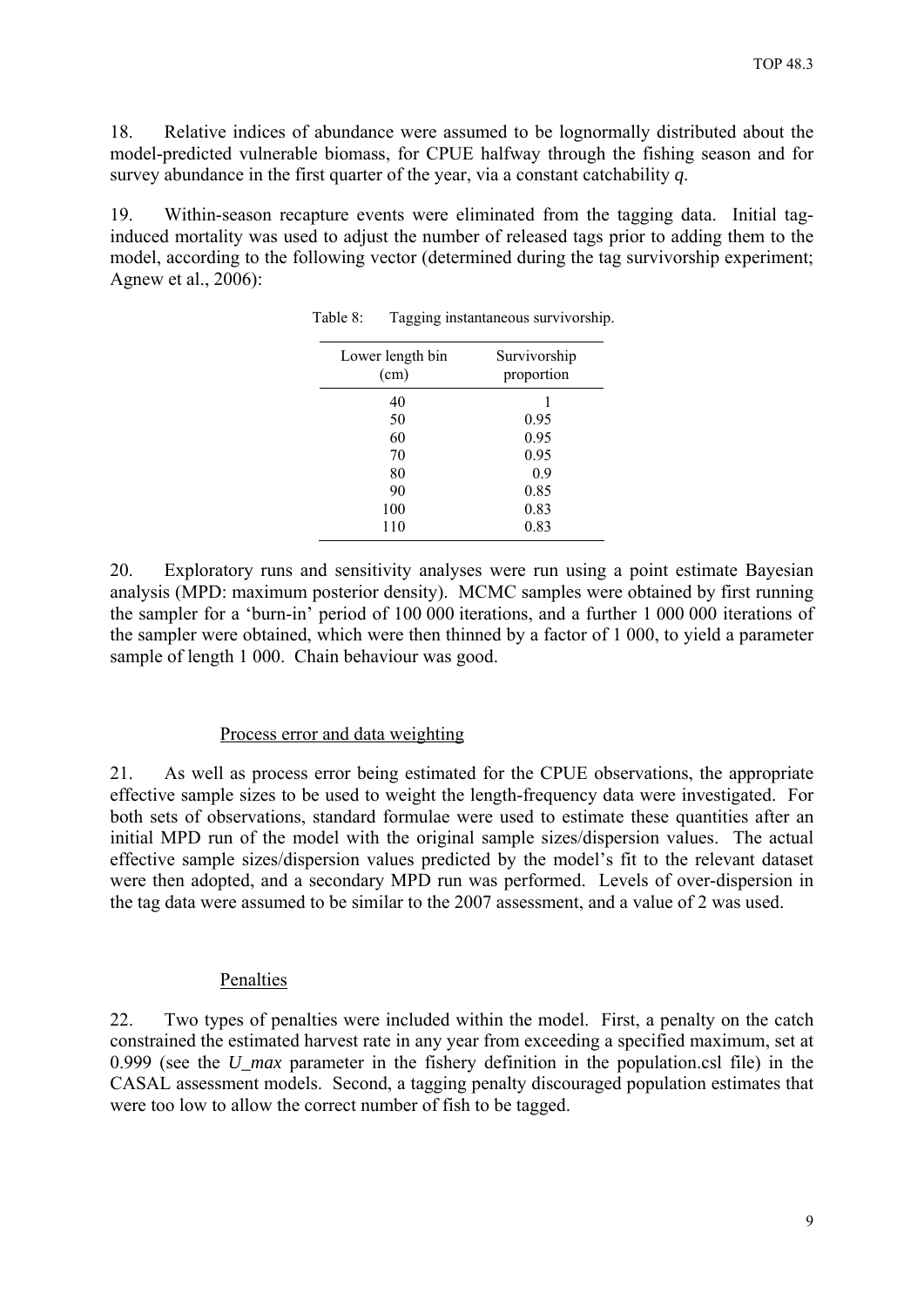### Priors

<span id="page-11-0"></span>23. Within a Bayesian model, all free parameters estimated require both the definition of a prior and bounds that constrain the estimation. Table 9 shows the free parameters estimated in the CASAL models, along with their respective bounds and prior parameterisations.

| Parameter              | Prior       | Lower bound | Upper bound |
|------------------------|-------------|-------------|-------------|
| $B_0$ (virgin SSB)     | Uniform-log | 20 000      | $1e+6$      |
| $q$ (catchabilities)   | Uniform-log | $1e-8$      | $1e-1$      |
| $m$ (max. sel. age)    | Uniform     |             | 50          |
| $l$ (left sel. decay)  | Uniform     | 0.55        | 500         |
| $r$ (right sel. decay) | Uniform     | 0.55        | 500         |
| CV (CPUE obs.)         | Uniform-log | 0.01        |             |

Table 9: Free parameters, and their priors and bounds in the CASAL assessment models.

### **4.2 Selectivity**

24. Selectivity-at-age was expressed as a double-normal curve, i.e. with a declining righthand limb.

### **4.3 CASAL runs**

25. A single assessment model was run for WG-FSA. Table 10 summarises the estimated parameter values of the MPD.

Table 10: Review of parameter estimates for the four CASAL models, using the MPD estimation results.

| Model     | B <sub>0</sub><br>(thousand tonnes) | Selectivity parameters<br>for the early fleet, the<br>later fleet, and the survey | Process error CV<br>(unadjusted CPUE and<br>cetacean-adjusted CPUE) |
|-----------|-------------------------------------|-----------------------------------------------------------------------------------|---------------------------------------------------------------------|
| Reference | 98.197                              | 11.21, 1.79, 24.94<br>13.57, 3.37 70.49<br>4.16, 1.98, 2.00                       | 0.067, 0.157                                                        |

### **4.4 Point-estimate (MPD) results**

26. Model-fit diagnostics and goodness-of-fit achieved by the reference model are shown in Figures 4 to 11.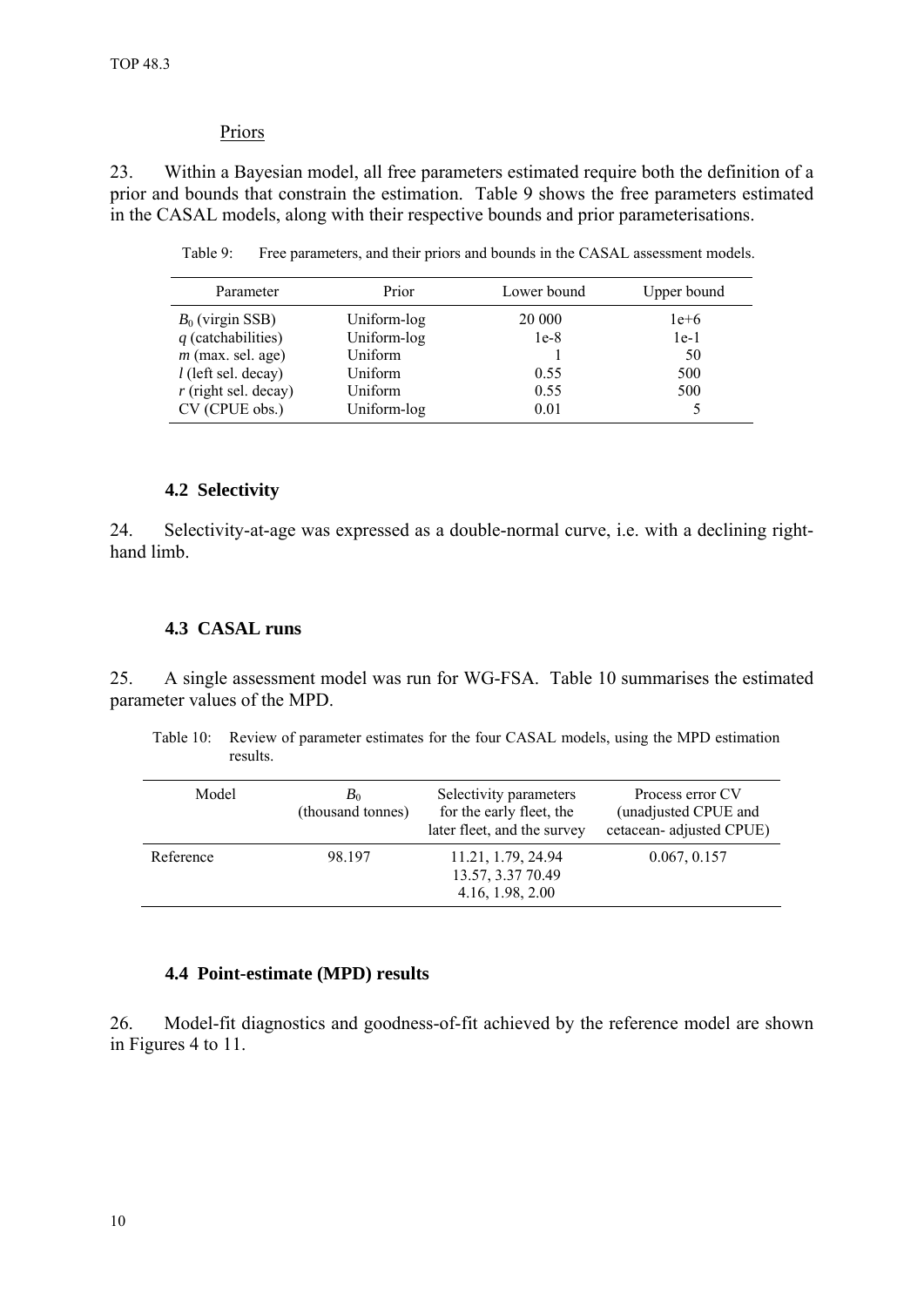

Figure 4: Estimated selectivity curves in the reference model for the survey (blue), old fleet (black) and new fleet (broken green).



Figure 5: Fits to the survey (left), non-cetacean corrected new fleet (middle) and cetacean-corrected new fleet CPUE series of the reference model (right).



Figure 6: Fit to second-fleet catch-age frequencies for the reference model. The full and dotted lines represent the observed and predicted length frequencies respectively.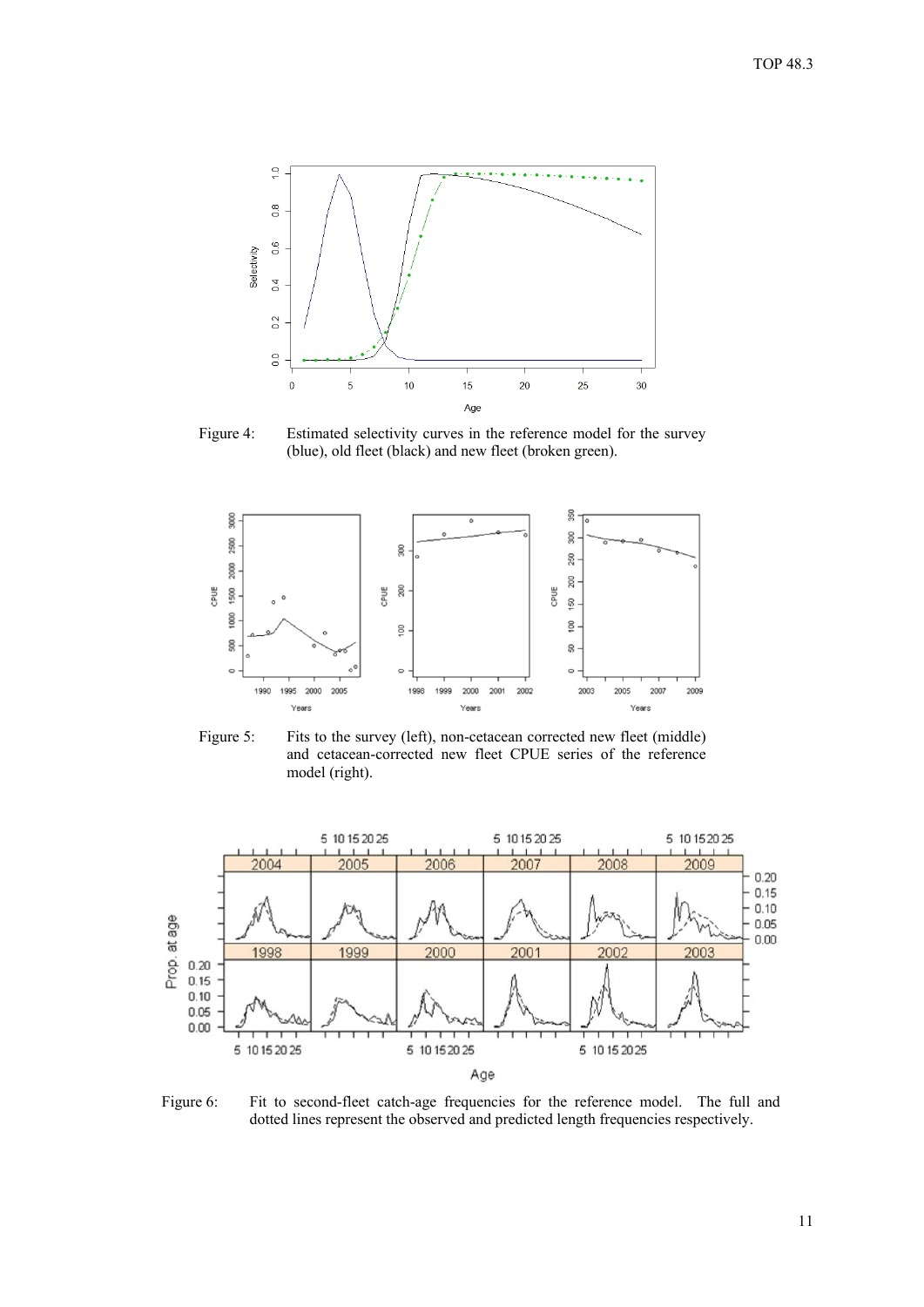

Figure 7: Fits to the 2003 tag-release data – observed recapture probabilities are the blue lines with circles, expected recapture probabilities are the red lines with triangles with s.e.'s shown.



Figure 8: Fits to the 2004 tag-release data – observed recapture probabilities are the blue lines with circles, expected recapture probabilities are the red lines with triangles with s.e.'s shown.



Figure 9: Fits to the 2005 tag-release data – observed recapture probabilities are the blue lines with circles, expected recapture probabilities are the red lines with triangles with s.e.'s shown.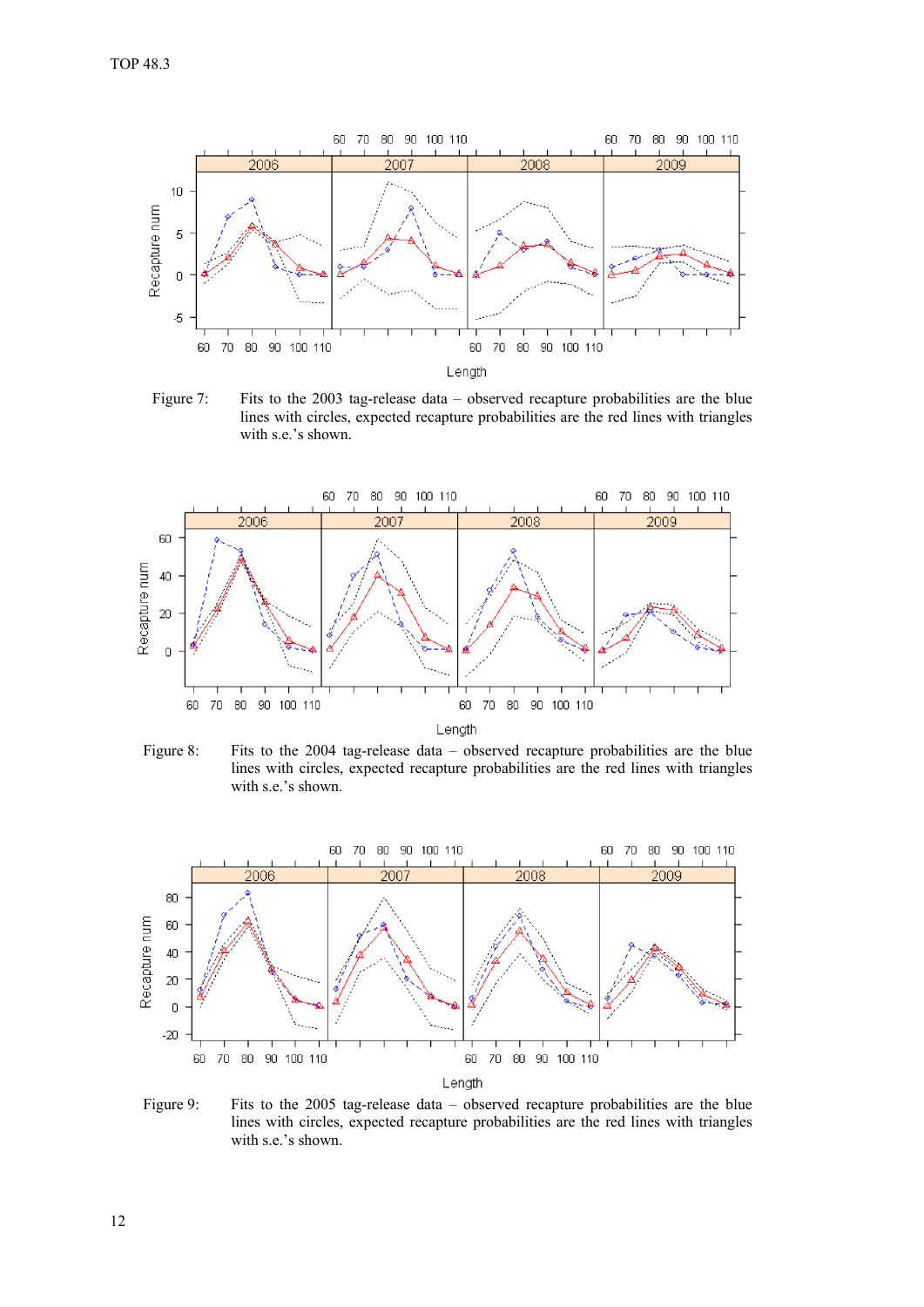

Figure 10: Fits to the 2006 tag-release data – observed recapture probabilities are the blue lines with circles, expected recapture probabilities are the red lines with triangles with s.e.'s shown.



Figure 11: Fits to the 2007 (left) and 2008 (right) tag-release data – observed recapture probabilities are the blue lines with circles, expected recapture probabilities are the red lines with triangles with s.e.'s shown.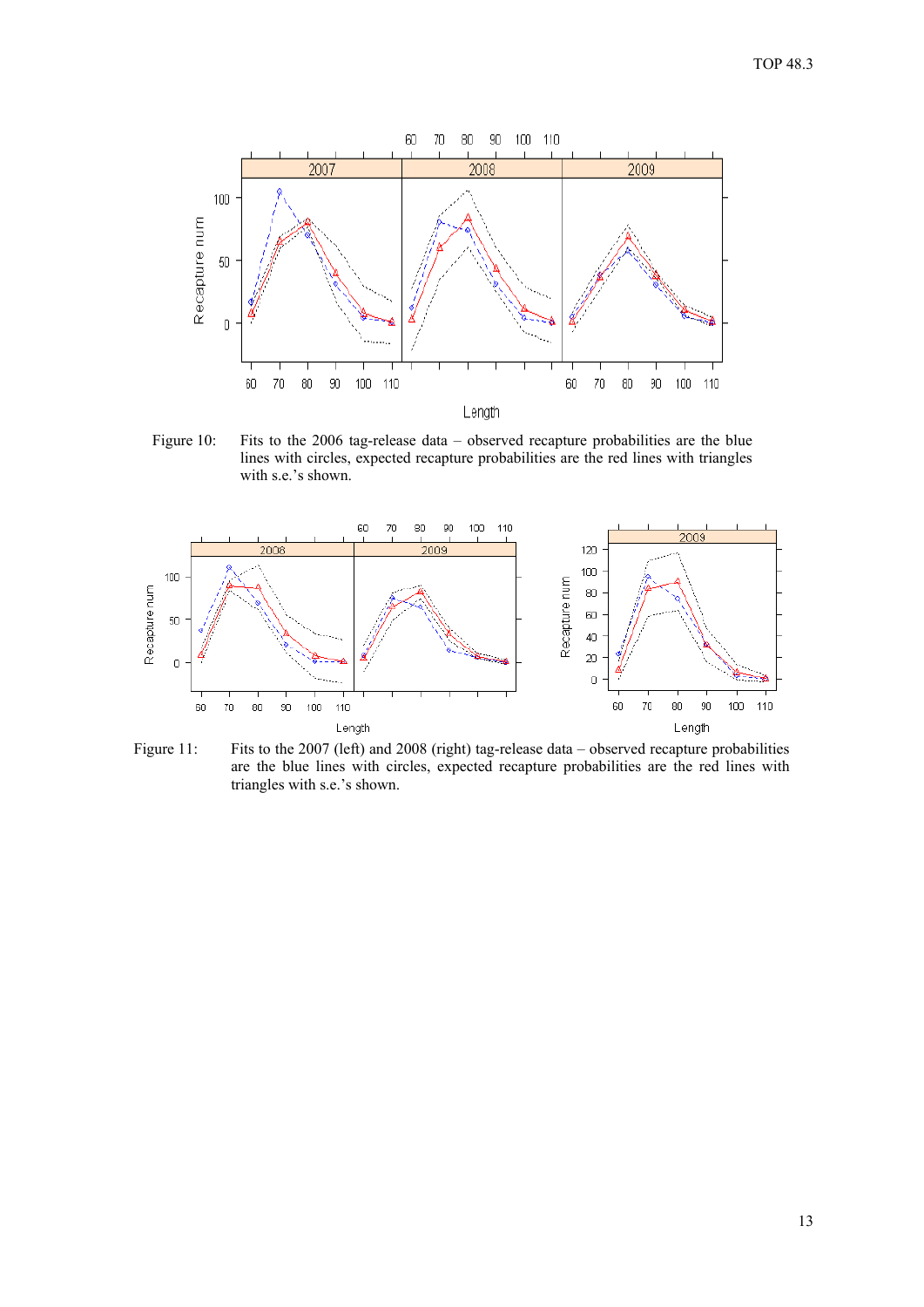

# 27. Stock trajectories and key indices are shown in Figure 12.

Figure 12: Stock trajectories for the reference model.

28. As can be seen, good fits are achieved to all datasets except catch-at-length data for 2009. In particular, fits to the tag data are much improved over the 2007 assessment model.

29. There are several possible explanations for the lack of fit to the 2009 catch-at-age data. Either recruitment (to the 2001 cohort) has been exceptionally high; or sampling from the fishery has not been representative; or the behaviour of the fishery has changed. Regarding the latter, Dr Agnew reported that several features of the Subarea 48.3 fishery had been different in 2009, including the lack of krill (WG-EMM-09/23), reported large numbers of small fish and a change in the market value of small and large fish. There is a possibility that sampling for age determination did not randomly represent the whole catch, because in the time available for preparation of the analysis prior to WG-FSA only a subset of the catch could be sampled for otoliths.

30. The Working Group agreed that distinguishing between these hypotheses was difficult at the moment but will become clearer when the 2001 cohort has fully recruited to the fishery in one or two years.

31. Figure 13 shows the likelihood profile for the current assessment model for  $B_0$ . Catchat-length data from the early fleet, tag data from 2003 and the survey abundance index are relatively uninformative. Tag data from 2004 onwards and the catch-at-age data are highly informative. Catch-at-age data and the later CPUE possess information on where the minimum levels of  $B_0$  should be, but little, if no, information on the relative likelihood of higher levels of virgin biomass. This information comes from the tagging data, with the recapture data from the 2004 and 2005 release events giving the strongest such indications. The tag-related preferred values of virgin biomass all lie close to each other.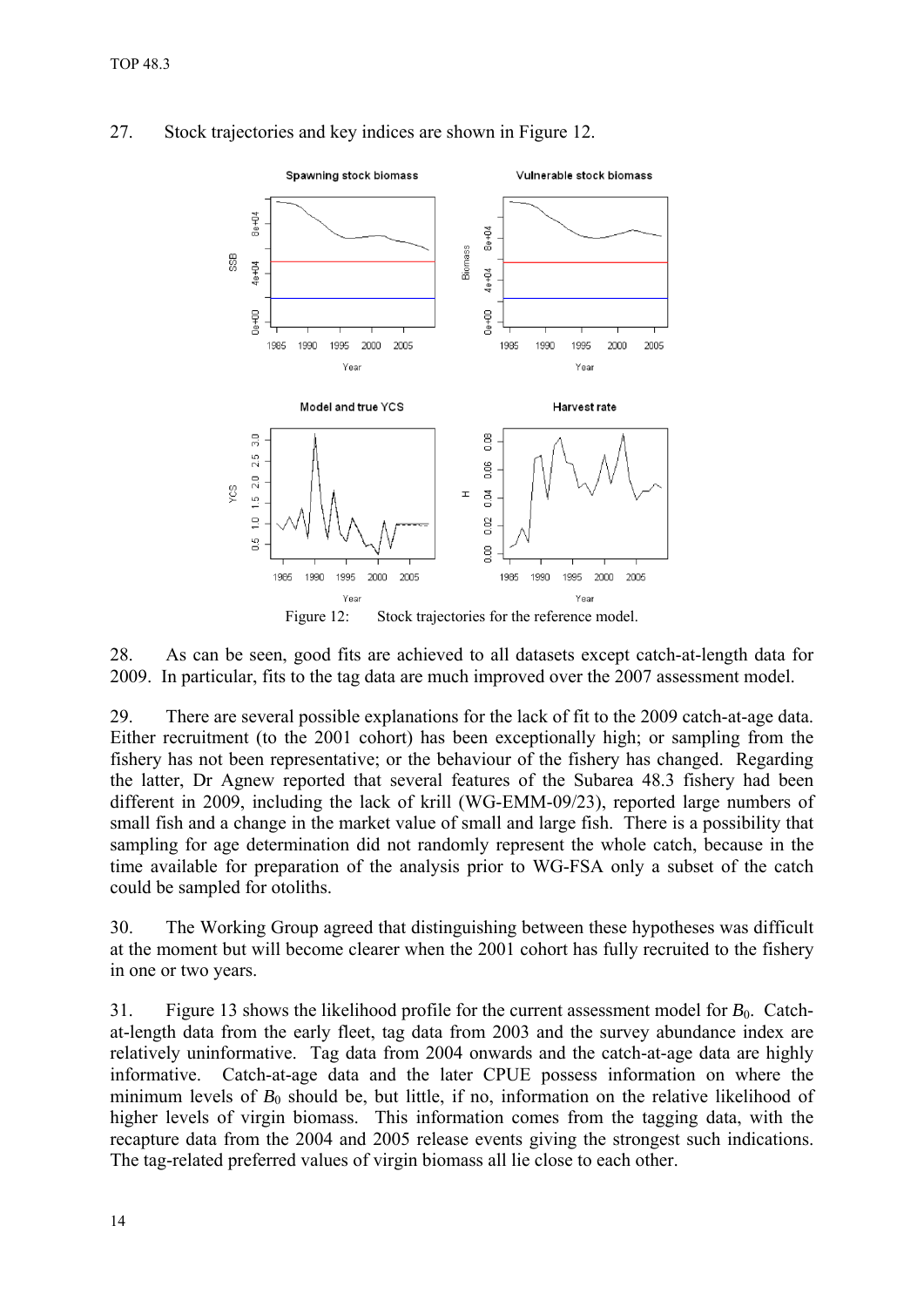<span id="page-16-0"></span>

Figure 13: Likelihood profiles for the update model. The legend refers the particular lettered curve in the figure to the relevant dataset etc. used in the assessment.

#### **4.5 MCMC results**

32. As can be seen from Table 11, the uncertainty in the MCMC samples about the posterior median is small, due to the continuing precision coming from the tagging data and a similar level of depletion (with associated uncertainty) as was calculated in 2007– around 61%.

Table 11: Median biomass and 95% CIs for the initial equilibrium SSB  $(B_0)$ , the current SSB  $(B_{\text{current}}(2007 \text{ or }$ 2009)), the ratio of current to initial SSB  $(B_{\text{current}}/B_0)$ . The results of the 2007 assessment are provided for comparison as well as the new (2009) assessment.

| Model           | $B_0$<br>(thousand tonnes) | $B_{\text{current}}$<br>(thousand tonnes) | $B_{\text{current}}/B_0$ |
|-----------------|----------------------------|-------------------------------------------|--------------------------|
| 2007 assessment | 112(98.7–125)              | $67.1(52.9-79.9)$                         | $0.59(0.54-0.64)$        |
| 2009 assessment | $98.5(93.6 - 103.8)$       | $60.2(55-65.7)$                           | $0.61(0.58-0.64)$        |

#### **4.6 Sensitivity runs**

33. No sensitivity runs were suggested by the Working Group this year.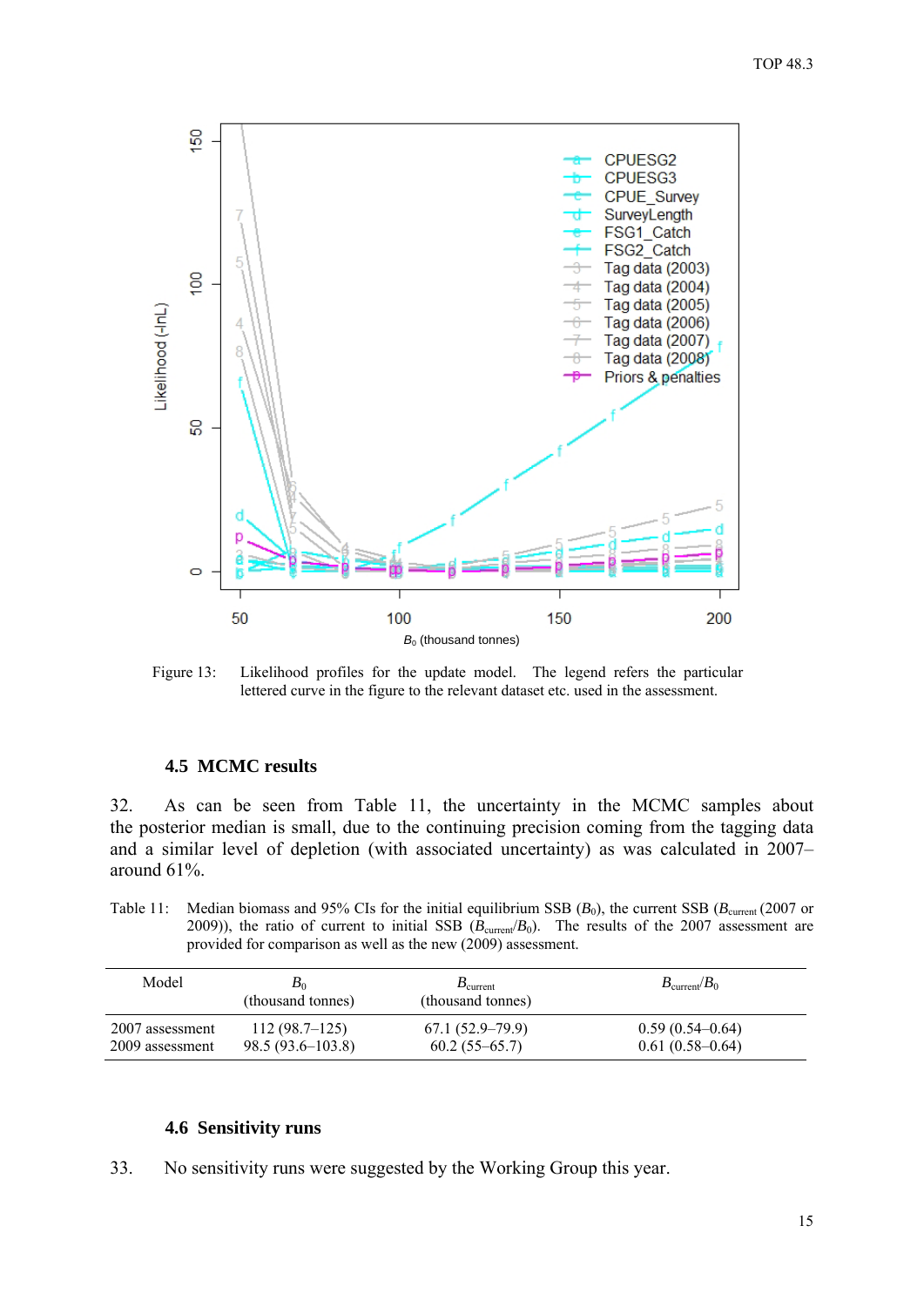# **4.7 Yield calculations**

<span id="page-17-0"></span>34. CASAL allows the historic stock dynamics to be projected into the future, for a variety of future scenarios. A constant catch projection allows calculation of the long-term yield that satisfies the CCAMLR decision rules:

- (i) Choose a yield  $\gamma_1$ , so that the probability of the spawning biomass dropping below 20% of its median pre-exploitation level, over a 35-year harvesting period, is 10% (depletion probability).
- (ii) Choose a yield  $\gamma_2$ , so that the median escapement in the SSB over a 35-year period is 50% of the median pre-exploitation level, at the end of the projection period.
- (iii) Select the lower of  $\gamma_1$  and  $\gamma_2$  as the yield.

35. The depletion probability was calculated as the proportion of samples from the Bayesian posterior, where the predicted future spawning biomass (SSB) was below 20% of *B*<sub>0</sub> in the respective sample of any one year, for each year in the 35-year projection period.

36. The level of escapement was calculated as the proportion of samples from the Bayesian posterior, where the projected future status of the SSB was below 50% of  $B_0$  in the respective sample, at the end of the 35-year projection period.

37. The current assessment shows very little uncertainty over current stock size (Table 10) but there is some uncertainty about future recruitment. The poor fit of the model to the 2009 catch-at-age data (see paragraphs 28 to 30) can be interpreted either as indicating that the 2001 cohort is one of the largest on record and is not estimated well by the model; or that it is relatively modest, as suggested by Figure 13. It is not possible, with current data, to distinguish between these two hypotheses but it will be possible to do this with one or two years of additional catch-at-age data.

38. The Working Group therefore considered two plausible scenarios for future recruitment in projections. The first assumes that future recruitment will be similar to the entire time series of past recruitment, and uses lognormal mean recruitment (CV 0.59) for the projections. The second assumes that future recruitment will be similar to the recent historically estimated recruitment, and uses the lognormal empirical time series of recruitments from 1991–2001 for the projections. This latter recruit series had both a lower overall recruitment level and lower variance (CV 0.56) than the former because of the removal of the very large 1990 cohort from the series. Results are shown in Table 12.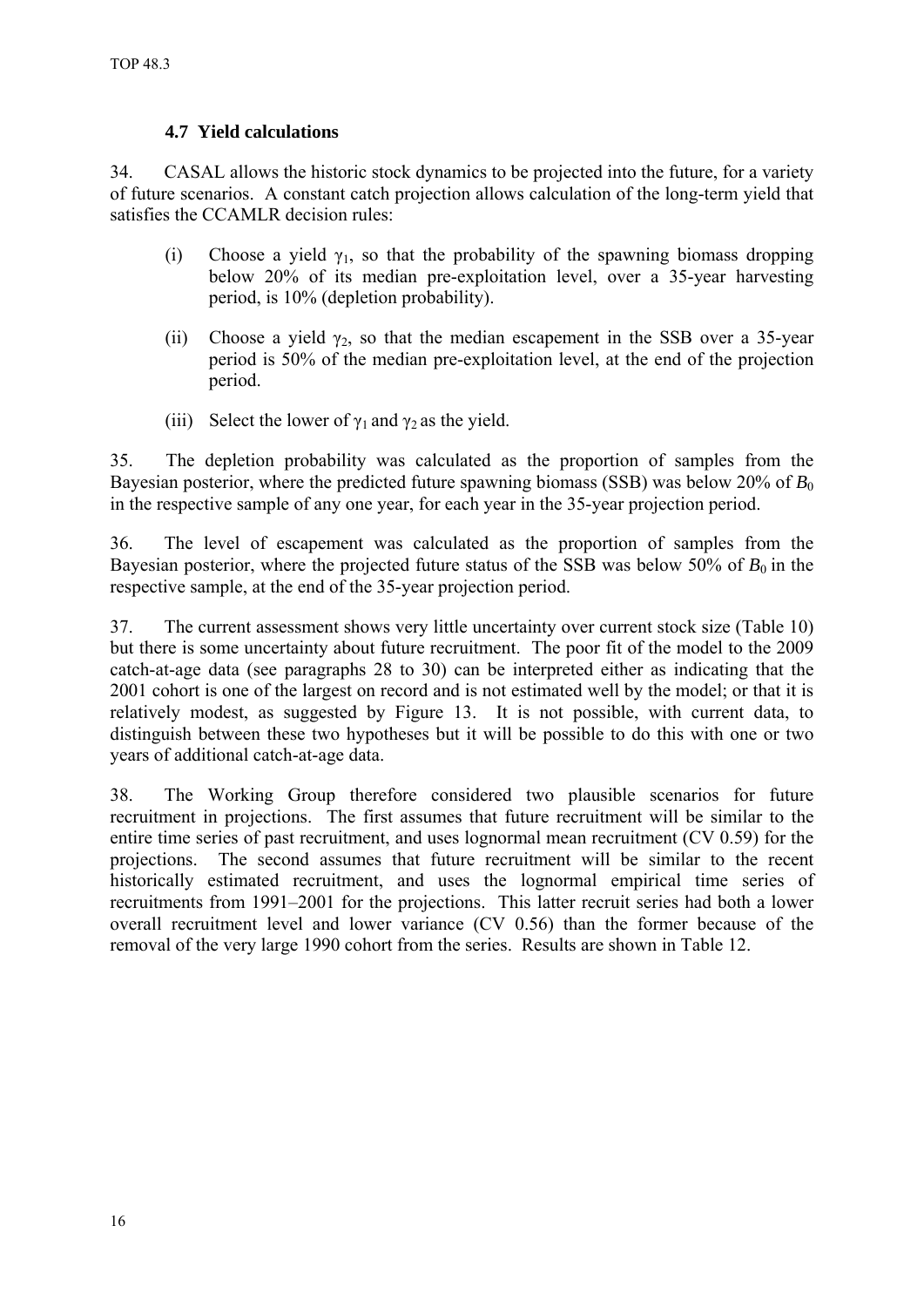<span id="page-18-0"></span>Table 12: Results of projections. The performance with respect to the  $\gamma_1$  decision rule is shown by the position of the lower bound of the 80% credible interval compared to the  $B_0 = 20\%$  line (red); the performance with respect to  $\gamma_2$  is shown by the position of the median trajectory after 35 years of projections with respect to the  $B_0 = 50\%$  line (blue).



# **4.8 Future work**

39. With regard to future developmental work for the stock assessment model used for this stock, the Working Group noted that the new model presented in WG-FSA-09/28 Rev. 1 was a marked improvement on the model used in 2007. Further work will be required to understand the lack of fit of the 2009 catch-at-age data in the model.

# **5. By-catch of fish and invertebrates**

# **5.1 Estimation of by-catch removals**

40. The priority by-catch taxa for which assessments of status are required are macrourids and rajids (SC-CAMLR-XXI, Annex 5, paragraphs 5.151 to 5.154). Catches of by-catch species groups (macrourids, rajids and other species) reported in fine-scale data, their respective catch limits, and number of rajids cut from lines and released alive are summarised in Table 13. Both macrourid and rajid catches were well within the catch limits.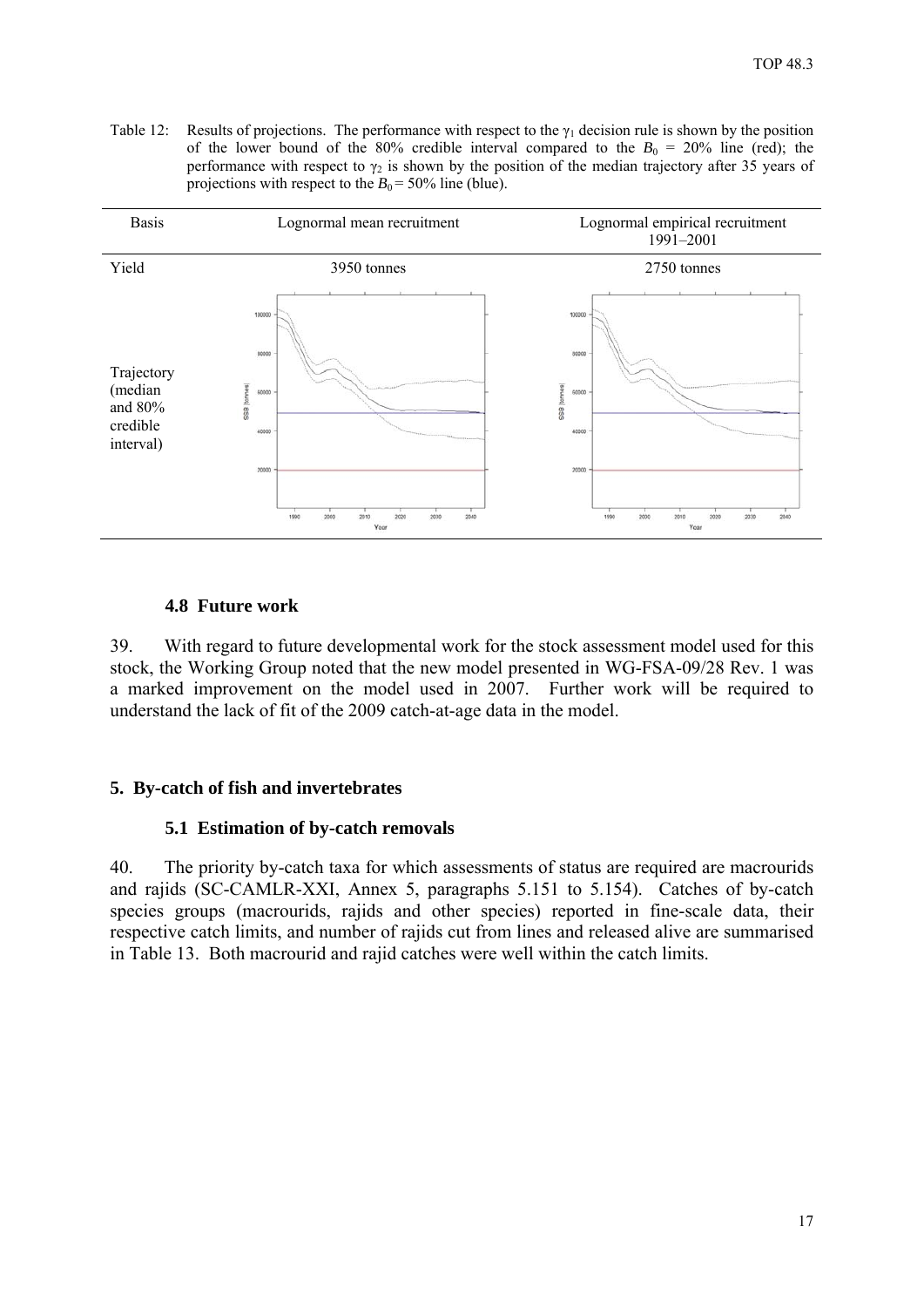| Season  |                            | Macrourids                    |                            | Rajids                        |                    |                            | Other species                 |
|---------|----------------------------|-------------------------------|----------------------------|-------------------------------|--------------------|----------------------------|-------------------------------|
|         | Catch<br>limit<br>(tonnes) | Reported<br>catch<br>(tonnes) | Catch<br>limit<br>(tonnes) | Reported<br>catch<br>(tonnes) | Number<br>released | Catch<br>limit<br>(tonnes) | Reported<br>catch<br>(tonnes) |
| 1987/88 |                            | $\theta$                      |                            | 1                             |                    |                            | $\mathbf{0}$                  |
| 1988/89 |                            |                               |                            | 11                            |                    |                            | $\boldsymbol{0}$              |
| 1989/90 |                            | 0                             |                            |                               |                    |                            | $\boldsymbol{0}$              |
| 1990/91 |                            |                               |                            | 4                             |                    |                            | $\theta$                      |
| 1991/92 |                            |                               |                            | $\overline{2}$                |                    |                            | $\boldsymbol{0}$              |
| 1992/93 |                            | $\overline{c}$                |                            | $\boldsymbol{0}$              |                    |                            | $\boldsymbol{0}$              |
| 1993/94 |                            | $\theta$                      |                            | 12                            |                    |                            | $\theta$                      |
| 1994/95 |                            | 12                            |                            | 90                            |                    |                            | 10                            |
| 1995/96 |                            | 37                            |                            | 54                            |                    |                            | $\boldsymbol{0}$              |
| 1996/97 |                            | 34                            |                            | 43                            |                    |                            | $\overline{c}$                |
| 1997/98 |                            | 21                            |                            | 13                            |                    |                            | $\overline{c}$                |
| 1998/99 |                            | 21                            |                            | 19                            |                    |                            | 9                             |
| 1999/00 |                            | 18                            |                            | 12                            |                    |                            | 3                             |
| 2000/01 |                            | 21                            |                            | 27                            |                    |                            |                               |
| 2001/02 | 291                        | 51                            | 291                        | 25                            |                    |                            | 29                            |
| 2002/03 | 390                        | 75                            | 390                        | 38                            |                    |                            | 14                            |
| 2003/04 | 221                        | 82                            | 221                        | 38                            |                    |                            | 10                            |
| 2004/05 | 152                        | 121                           | 152                        | 9                             |                    |                            | 20                            |
| 2005/06 | 177                        | 137                           | 177                        | 7                             | 21 056             |                            | 38                            |
| 2006/07 | 177                        | 130                           | 177                        | 4                             | 9 2 6 5            |                            | 27                            |
| 2007/08 | 196                        | 162                           | 196                        | 12                            | 19558              |                            | 37                            |
| 2008/09 | 196                        | 110                           | 196                        | 22                            | 23 709             |                            | 33                            |

<span id="page-19-0"></span>Table 13: Catch history for by-catch species (macrourids, rajids and other species), catch limits and number of rajids released alive in Subarea 48.3. Catch limits are for the whole fishery (see Conservation Measure 41-02 for details). (Source: fine-scale data)

# **5.2 Assessments of impact on affected populations**

41. A preliminary assessment of rajid populations in Subarea 48.3 using a surplus production model implemented in a Bayesian framework was presented at WG-SAM-07 (WG-SAM-07/11). In 2007 the Working Group noted that there were currently insufficient data to inform the assessment and that the results were strongly dependent on the informative priors for the two catchability parameters, and the intrinsic rate of increase, *r*. Nevertheless, these preliminary results suggested that the catch limit in Subarea 48.3 for rajids would be sustainable.

42. A rajid tagging program has been under way for three years in Subarea 48.3. The results of the program should enable an update of the 2007 assessment to be made in 2010.

### **5.3 Mitigation measures**

43. By-catch limits and move-on rules are included in the annual conservation measure established for this fishery (Conservation Measure 41-02). In addition, mitigation measures for rajids include using Year-of-the-Skate protocols for releasing skates caught alive.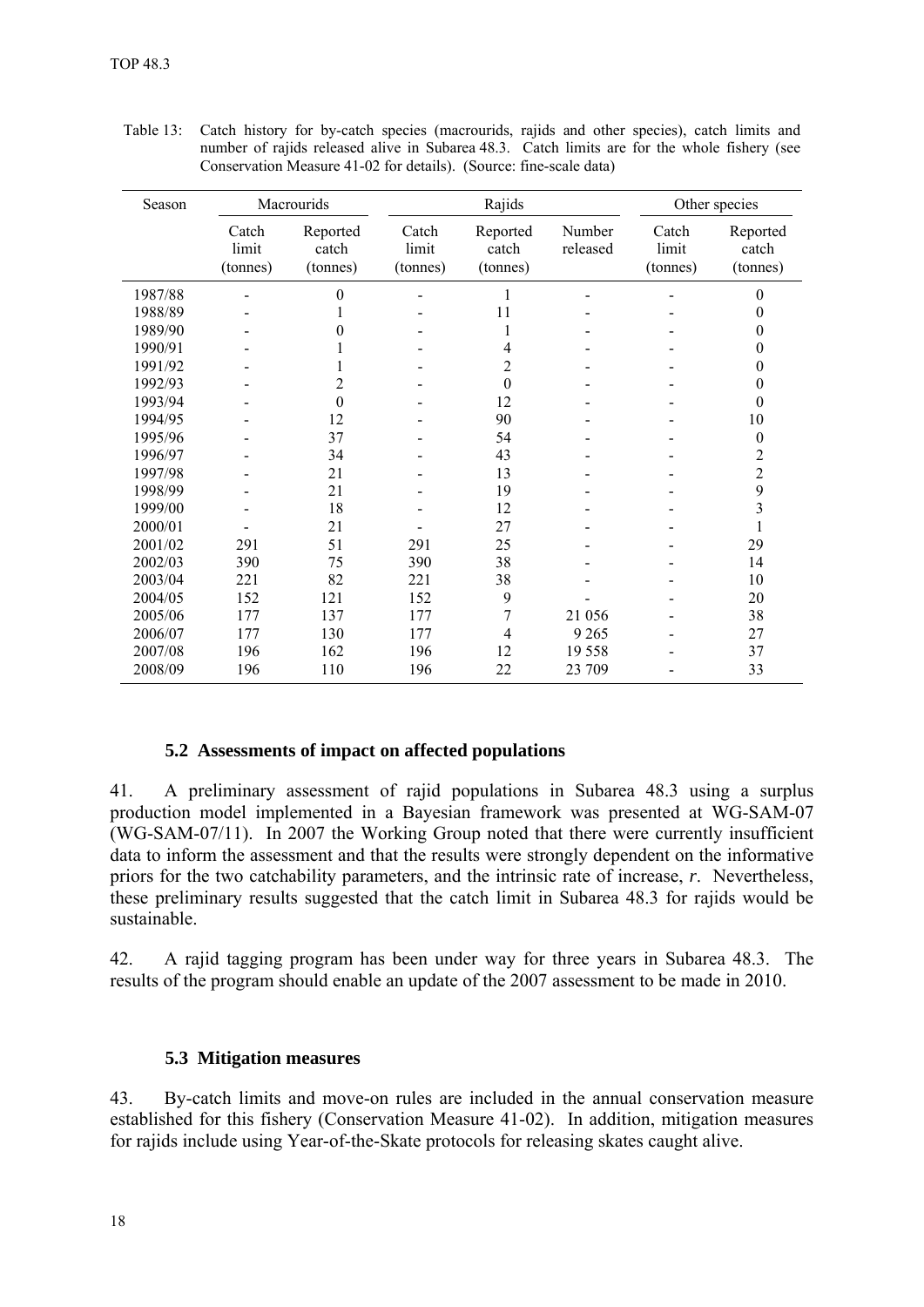### <span id="page-20-0"></span>**6. By-catch of birds and mammals**

44. Two seabird mortalities were observed in 2008/09, a grey-headed albatross and a black-browed albatross (taken from SC-CAMLR-XXVIII, Annex 7, Table 4). No new estimates of potential seabird removals by IUU fishing were calculated in 2009. Previous estimates are summarised in SC-CAMLR-XXVI/BG/32 and SC-CAMLR-XXVI, Annex 6, Part II, Table 20.

| Season  | Mortality rate<br>(birds per thousand hooks) | Total estimated mortality<br>(number of birds) |
|---------|----------------------------------------------|------------------------------------------------|
| 1996/97 | 0.23                                         | 5 7 5 5                                        |
| 1997/98 | 0.032                                        | 640                                            |
| 1998/99 | $0.013*$                                     | $210*$                                         |
| 1999/00 | 0.002                                        | 21                                             |
| 2000/01 | 0.002                                        | 30                                             |
| 2001/02 | 0.0015                                       | 27                                             |
| 2002/03 | 0.0003                                       | 8                                              |
| 2003/04 | 0.0015                                       | 27                                             |
| 2004/05 | 0.0015                                       | 13                                             |
| 2005/06 |                                              | 0                                              |
| 2006/07 |                                              | $\mathbf{0}$                                   |
| 2007/08 |                                              |                                                |

Table 14: Observed seabird mortality rate and total estimated mortality of seabird by-catch in Subarea 48.3 (from SC-CAMLR-XXVIII, Annex 7, Table 4).

\* Excluding *Argos Helena* line weighting experiment cruise.

2008/09 0.0005 2

45. WG-IMAF assessed the level of risk of incidental mortality of seabirds in Subarea 48.3 as category 5 (high) (SC-CAMLR-XXVIII, Annex 7, Table 14 and Figure 2).

46. There were three observed marine mammal mortalities in the toothfish fishery in Subarea 48.3 for the 2008/09 season: one elephant seal, one killer whale and one sperm whale (WG-IMAF-09/6 Rev. 2, Table 2). It was reported that the sperm whale was already dead when it became tangled in the line.

#### **6.1 Mitigation measures**

47. Conservation Measure 25-02 applies to this subarea.

# **6.2 Interactions involving marine mammals with longline fishing operations**

48. Interactions with cetaceans continue to be reported by observers in Subarea 48.3 and are comprehensively analysed in WG-FSA-09/16.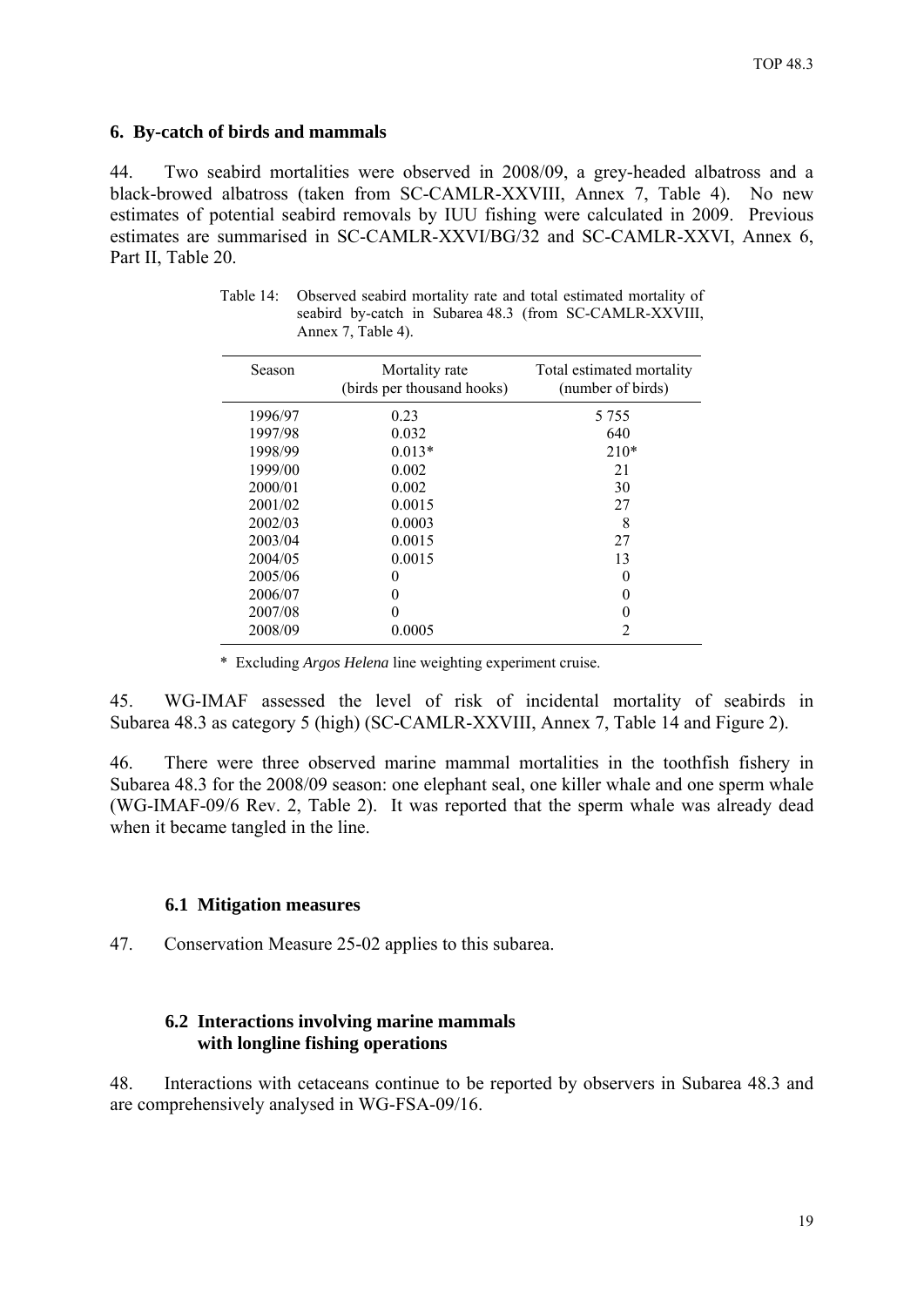# <span id="page-21-0"></span>**7. Ecosystem effects**

49. The Working Group did not examine the ecosystem effects of the longline fishery for toothfish in Subarea 48.3.

## **8. Harvest controls and management advice**

### **8.1 Conservation measures**

50. The limits on the fishery for *D. eleginoides* in Subarea 48.3 are defined in Conservation Measure 41-02. The limits in force applying to 2008/09 and 2009/10 and the Working Group's advice to the Scientific Committee are summarised in Table 15.

Table 15: Limits on the fishery for *Dissostichus eleginoides* in Subarea 48.3 in 2008/09 and 2009/10 (Conservation Measure 41-02) and advice to the Scientific Committee.

| Element                                   | Limits in force                                                                                                                  | Advice                         |
|-------------------------------------------|----------------------------------------------------------------------------------------------------------------------------------|--------------------------------|
| Access (gear)                             | Longlines and pots only                                                                                                          | Carry forward                  |
| Subdivision of<br>Subarea 48.3            | Definition of area open to the fishery                                                                                           | Carry forward                  |
| Closure of other<br>areas of Subarea 48.3 | Closure of fishing outside the area of the fishery                                                                               | Carry forward                  |
| Catch limit                               | Catch limit for <i>D. eleginoides</i> was 3 920 tonnes for the<br>subarea, applied as follows:                                   | Revise                         |
|                                           | Management Area A: 0 tonnes<br>Management Area B: 1 176 tonnes<br>Management Area C: 2 744 tonnes.                               |                                |
| Season:<br>longline                       | 1 May to 31 August<br>Extension possible to 14 September for vessels<br>complying fully with CM 25-02 in the previous<br>season. | Review                         |
| pots                                      | 1 December to 30 November                                                                                                        | Carry forward                  |
| seabirds                                  | During extension period $(1-14$ September) any vessel<br>catching three (3) seabirds to cease fishing.                           | Revise                         |
| By-catch:<br>crabs                        | By-catch of crabs to be counted against crab catch<br>limit.                                                                     | Carry forward                  |
| finfish                                   | Total combined catch of skates and rays 196 tonnes.<br>Total catch of Macrourus spp. 196 tonnes.                                 | Revise                         |
| any species                               | Move-on rule                                                                                                                     | Carry forward                  |
| Mitigation                                | In accordance with CM 25-02.                                                                                                     | Carry forward                  |
| Observers                                 | Each vessel to carry at least one CCAMLR scientific<br>observer and may include one additional scientific<br>observer.           | Carry forward                  |
| Data                                      | Five-day catch and effort reporting under CM 23-01.                                                                              | Carry forward                  |
|                                           | Haul-by-haul catch and effort data under CM 23-03.<br>Biological data reported by the CCAMLR scientific<br>observer.             | Carry forward<br>Carry forward |

(continued)